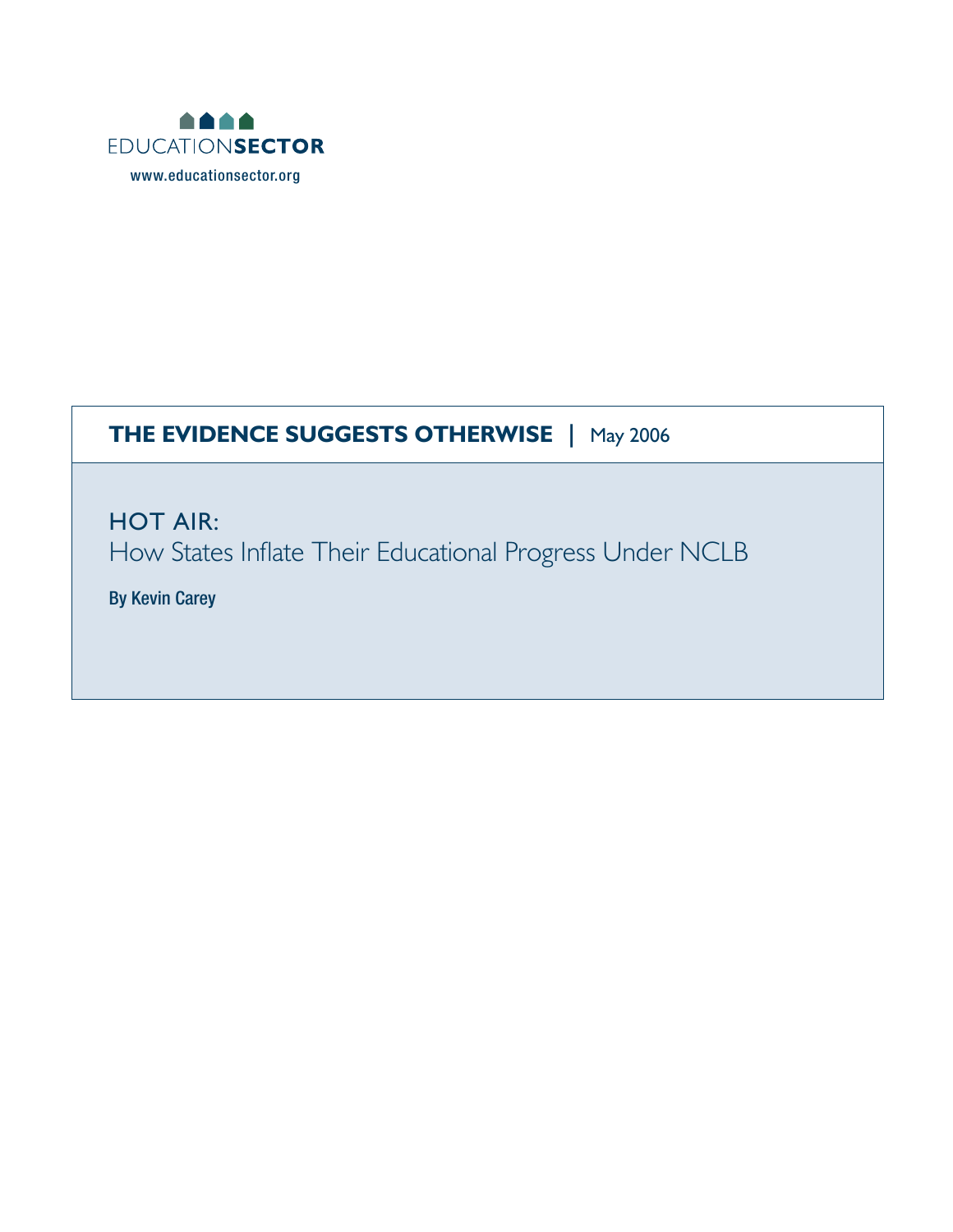### About the Author

Kevin Carey is the Research and Policy Manager at Education Sector.

### About Education Sector

Education Sector is an independent education think tank. We are nonprofit and nonpartisan, both a dependable source of sound thinking on policy and an honest broker of evidence in key education debates. We produce original research and policy analysis and promote outstanding work by the nation's most respected education analysts.

#### Acknowledgements

The author thanks Ethan Gray for his research assistance.

*© Copyright 2006 Education Sector. All rights reserved.*

1101 Pennsylvania Ave, N.W., Fifth Floor, Washington, D.C. 20004 202.756.4944 • www.educationsector.org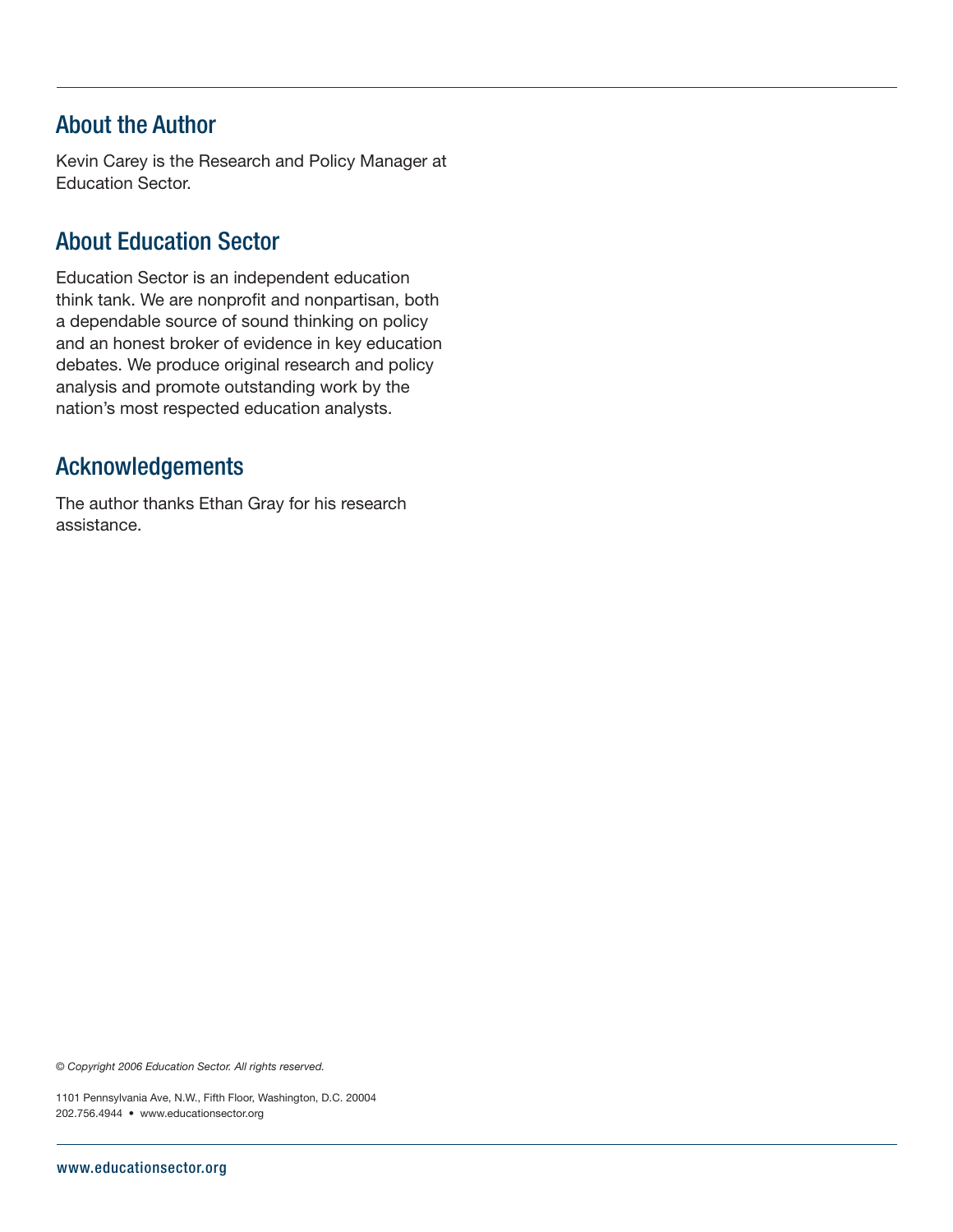Critics on both the Left and the Right have charged that the No Child Left Behind Act tramples states' rights by imposing a federally mandated, one-size-fits-all accountability system on the nation's diverse states and schools.

In truth, No Child Left Behind (NCLB) gives states wide discretion to define what students must learn, how that knowledge should be tested, and what test scores constitute "proficiency"—the key elements of any educational accountability system. States also set standards for high school graduation rates, teacher qualifications, school safety and many other aspects of school performance. As a result, states are largely free to define the terms of their own educational success.

Unfortunately, many states have taken advantage of this autonomy to make their educational performance look much better than it really is. In March 2006, they submitted the latest in a series of annual reports to the U.S. Department of Education detailing their progress under NCLB. The reports covered topics ranging from student proficiency and school violence to school district performance and teacher credentials. For every measure, the pattern was the same: a significant number of states used their standard-setting flexibility to inflate the progress that their schools are making and thus minimize the number of schools facing scrutiny under the law.

Some states claimed that 80 percent to 90 percent of their students were proficient in reading and math, even though external measures such as the federally funded National Assessment of Educational Progress (NAEP) put the number at 30 percent or below. One state alleged that over 95 percent of their students graduated from high school even as independent studies put the figure closer to 65 percent. Another state determined that 99 percent of its school districts were making adequate progress, while others found that 99 percent of their teachers were highly qualified. Forty-four states reported that *zero* percent of their schools were persistently dangerous.

With the approval of the U.S. Department of Education, many states are reporting educational results under NCLB that defy reality and common sense. In so doing, they are undermining the effectiveness of the law.

Not all states have set lax standards. Some, like Maryland and Massachusetts, have worked hard to set a high bar for achievement and report honest information to the public. But the large variance in data reported by states that have set high standards compared to states with low standards further undermines the credibility of NCLB by creating significant and seemingly arbitrary differences in how the law impacts students and educators from state to state.

Principals and teachers in states that establish high standards under NCLB are under intense pressure to improve, while similar educators in states with low standards are told that everything is fine and they're doing a great job. Students in states that set the bar high for school performance have access to free tutoring and public school choice when their schools fall short; students in identical circumstances in other states must do without.

The result is a system of perverse incentives that rewards state education officials who misrepresent reality. Their performance looks better in the eyes of the public and they're able to avoid conflict with organized political interests. By contrast, officials who keep expectations high and report honest data have more hard choices to make and are penalized because their states look worse than others by comparison.

It is understandable, even predictable, that some state education officials would make these choices.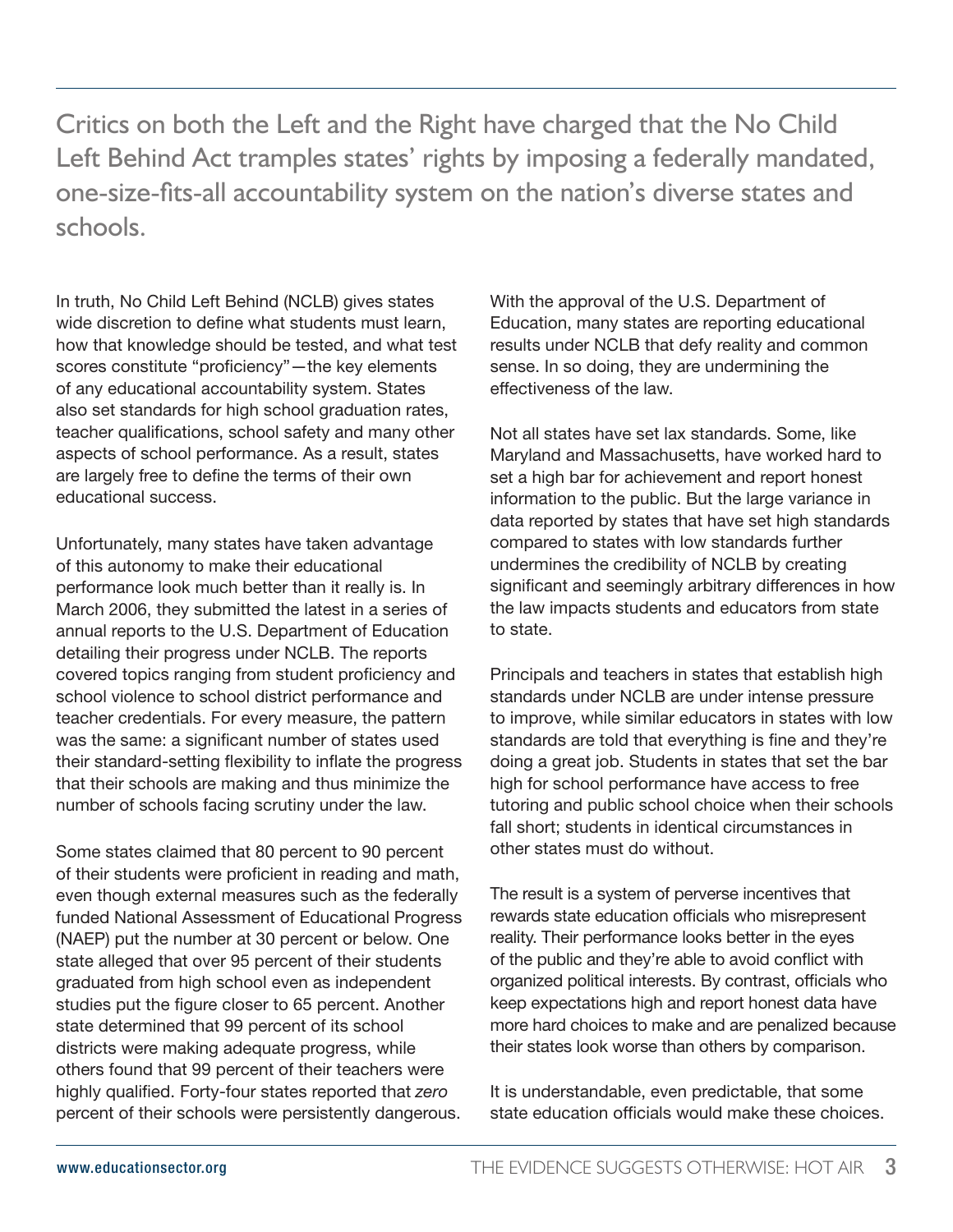But their actions threaten NCLB. While the most high-profile opposition to the law has come in the form of lawsuits filed and public relations campaigns waged by national teachers unions, lax state standard-setting may actually be far more harmful to the law in the long run—not by attacking it directly, but by falsely asserting that most of its goals have already been met.

Policymakers and the public won't stand behind an education system that isn't truthful. Thus, federal lawmakers have no choice but to confront the historically contentious issue of how to balance federal and state responsibility for setting education standards. Unless steps are taken to bring state standards in line with reality, NCLB's credibility—and viability—are at serious risk.

## **The Pangloss Index**

Some states have inflated their performance under NCLB dramatically. To identify the states that report the most optimistic education results, this paper aggregates state rankings on 11 measures contained in the March 2006 state reports into a single ranking, shown on Table 1. Those measures include student proficiency rates in elementary, middle, and high schools, the percent of schools and districts making "adequate yearly progress," high school graduation and dropout rates, school violence ratings, teacher and paraprofessional qualifications and teacher access to high-quality professional development. The highest ranked states reported the best combined results. (The data used to create these rankings can be found in the Appendix).

In a perfect world, this index would provide an accurate snapshot of education progress, showing parents and policymakers which states are providing the best education to their children and which have the most room to improve.

And some of the rankings seem appropriate—the District of Columbia, which ranks second-to-last on Table 1, also ranks below all other states on measures

#### **Table 1.** The Pangloss Index

| <b>State</b>         | <b>Rank</b>    | <b>State</b>                | <b>Rank</b> |
|----------------------|----------------|-----------------------------|-------------|
| Wisconsin            | 1              | Rhode Island                | 27          |
| lowa                 | $\overline{2}$ | Pennsylvania                | 28          |
| Connecticut          | $\overline{3}$ | Georgia                     | 29          |
| Nebraska             | 4              | Michigan                    | 29          |
| South Dakota         | 5              | <b>North Carolina</b>       | 31          |
| <b>Kansas</b>        | 6              | <b>Arkansas</b>             | 32          |
| <b>West Virginia</b> | $\overline{7}$ | Utah                        | 33          |
| Indiana              | 8              | Washington                  | 33          |
| Idaho                | 9              | Arizona                     | 35          |
| <b>North Dakota</b>  | 10             | Kentucky                    | 36          |
| Tennessee            | 11             | New York                    | 37          |
| Virginia             | 12             | Louisiana                   | 38          |
| Mississippi          | 13             | Massachusetts               | 39          |
| Oklahoma             | 13             | Missouri                    | 40          |
| Vermont              | 13             | Oregon                      | 41          |
| Montana              | 16             | Wyoming                     | 42          |
| <b>New Jersey</b>    | 17             | Alaska                      | 43          |
| Minnesota            | 18             | California                  | 44          |
| Colorado             | 19             | Florida                     | 45          |
| <b>Texas</b>         | 19             | South Carolina              | 46          |
| Maine                | 21             | Nevada                      | 47          |
| Alabama              | 22             | <b>New Mexico</b>           | 48          |
| <b>New Hampshire</b> | 23             | Maryland                    | 49          |
| <b>Delaware</b>      | 24             | <b>District of Columbia</b> | 50          |
| Ohio                 | 24             | Hawaii                      | 51          |
| <b>Illinois</b>      | 26             |                             |             |

like the NAEP.<sup>1</sup> Conversely, some states that score well on the NAEP and other independent measures, like Connecticut, appear near the top of Table 1.

But as this report's analysis of the state-reported data shows, state rankings on Table 1 are driven less by real-world education success than by the penchant of some states to misuse their standardsetting flexibility under NCLB to define and report performance data that are contradicted by objective measures. That's why these rankings are called the "Pangloss Index," after the character in Voltaire's *Candide*. Dr. Pangloss was an inveterate optimist, a man who insisted, in the face of all evidence to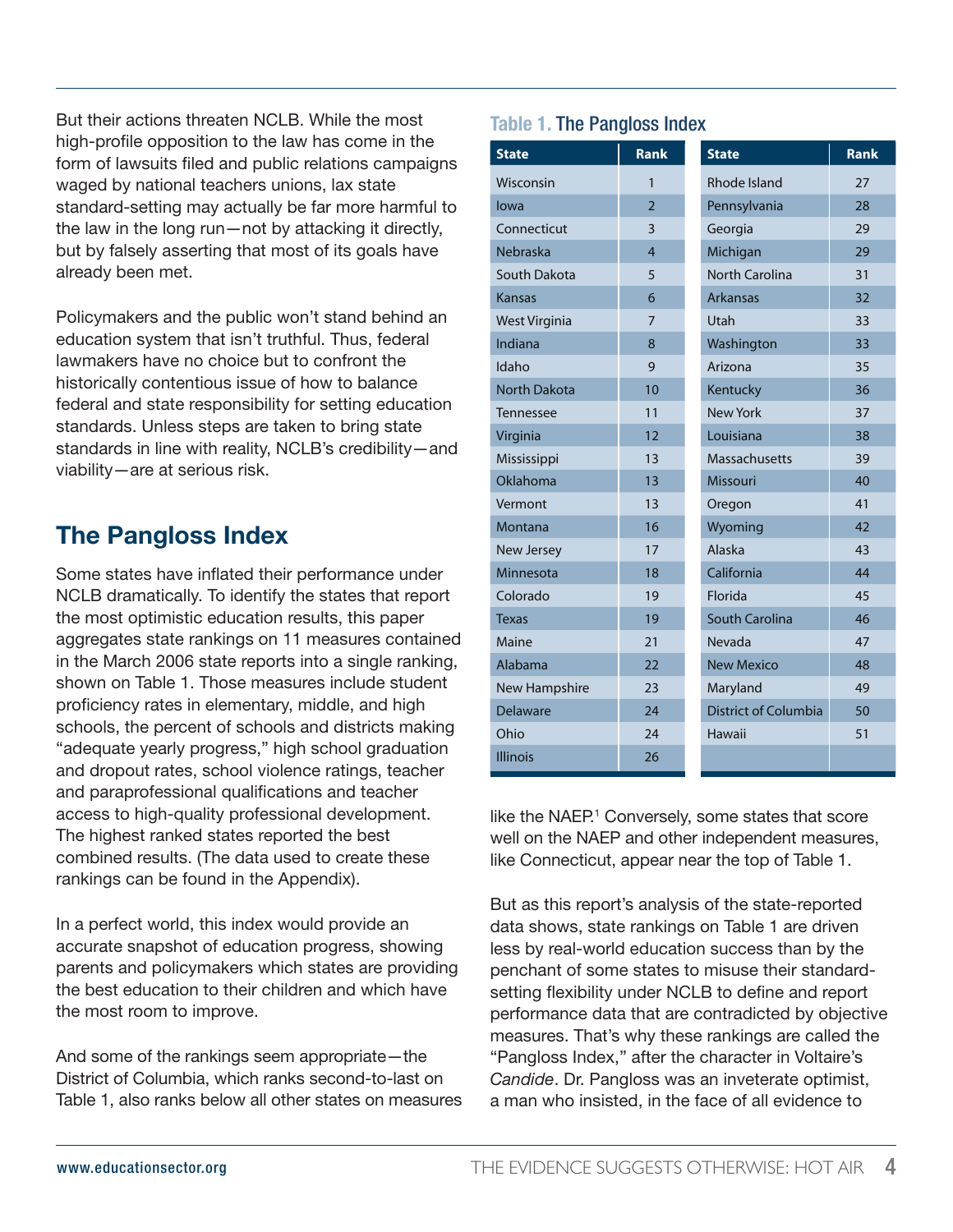the contrary, that we live in the best of all possible worlds. Far too many states are using their discretion under NCLB to follow Pangloss' lead.

## **Cream of the Crop?**

The Pangloss Index ranks Wisconsin as the most optimistic state in the nation. Wisconsin scores well on some educational measures, like the SAT, but lags behind in others, such as achievement gaps for minority students. But according to the Wisconsin Department of Public Instruction, the state is a modern-day educational utopia where a large majority of students meet academic standards, high school graduation rates are high, every school is safe and nearly all teachers are highly qualified. School districts around the nation are struggling to make Adequate Yearly Progress (AYP), the primary standard of school and district success under NCLB. Yet 99.8 percent of Wisconsin districts—425 out of 426—made AYP in 2004–05.

How is that possible? As Table 2 shows, some states have identified the large *majority* of districts as not making AYP. The answer lies with the way Wisconsin has chosen to define the AYP standard.

#### **Table 2.** District Adequate Yearly Progress

|                    | <b>State</b>          | <b>Percent of Districts Making</b><br><b>Adequate Yearly Progress,</b><br>2004-05 |
|--------------------|-----------------------|-----------------------------------------------------------------------------------|
| <b>Top Five</b>    | Delaware              | 100.0                                                                             |
|                    | Wisconsin             | 99.8                                                                              |
|                    | Arkansas              | 98.0                                                                              |
|                    | South Dakota          | 98.0                                                                              |
|                    | Michigan              | 96.3                                                                              |
| <b>Bottom Five</b> | South Carolina        | 21.2                                                                              |
|                    | Maryland              | 16.6                                                                              |
|                    | <b>West Virginia</b>  | 9.1                                                                               |
|                    | <b>North Carolina</b> | 7.0                                                                               |
|                    | Florida               | 6.6                                                                               |

NCLB requires states to base AYP designations on the percentage of students who score at the "proficient" level on state tests in reading and math. That percentage is compared to a target percentage, which must be met by both the student body as a whole and by "subgroups" of students, such as students from specific racial and ethnic populations. Districts that fail to make AYP for multiple consecutive years become subject to increasingly serious consequences and interventions.

Wisconsin has a relatively homogenous racial makeup and many small school districts, resulting in fewer subgroups in each district that could potentially miss the proficiency targets. But Wisconsin's remarkable district success rate is mostly a function of the way it has used its flexibility under NCLB to manipulate the statistical underpinnings of the AYP formula.

AYP results are based on standardized tests, and all tests have a built-in margin of error. Students might do better or worse on a given test depending on the test-maker's choice of questions. Test results can also vary due to other factors unrelated to student learning, particularly if the group of students tested is relatively small. For these reasons, the U.S. Department of Education allows states to adjust the AYP formula to give districts that miss proficiency targets by a relatively small amount the benefit of the doubt. This makes sense in theory—districts should only be labeled as inadequate if their students are truly not learning enough. But states like Wisconsin have exploited this flexibility to implement a whole *series* of adjustments, to the point where their AYP systems have essentially ceased to function.

### **Statistical Games**

Wisconsin starts by instituting a "minimum group size," only measuring subgroups that contain 40 or more students. If a Wisconsin district has, for example, 38 Hispanic students, those scores are not counted, even if few or none of the students pass the test. Nearly all states use minimum group sizes, but many have chosen to measure groups smaller than 40.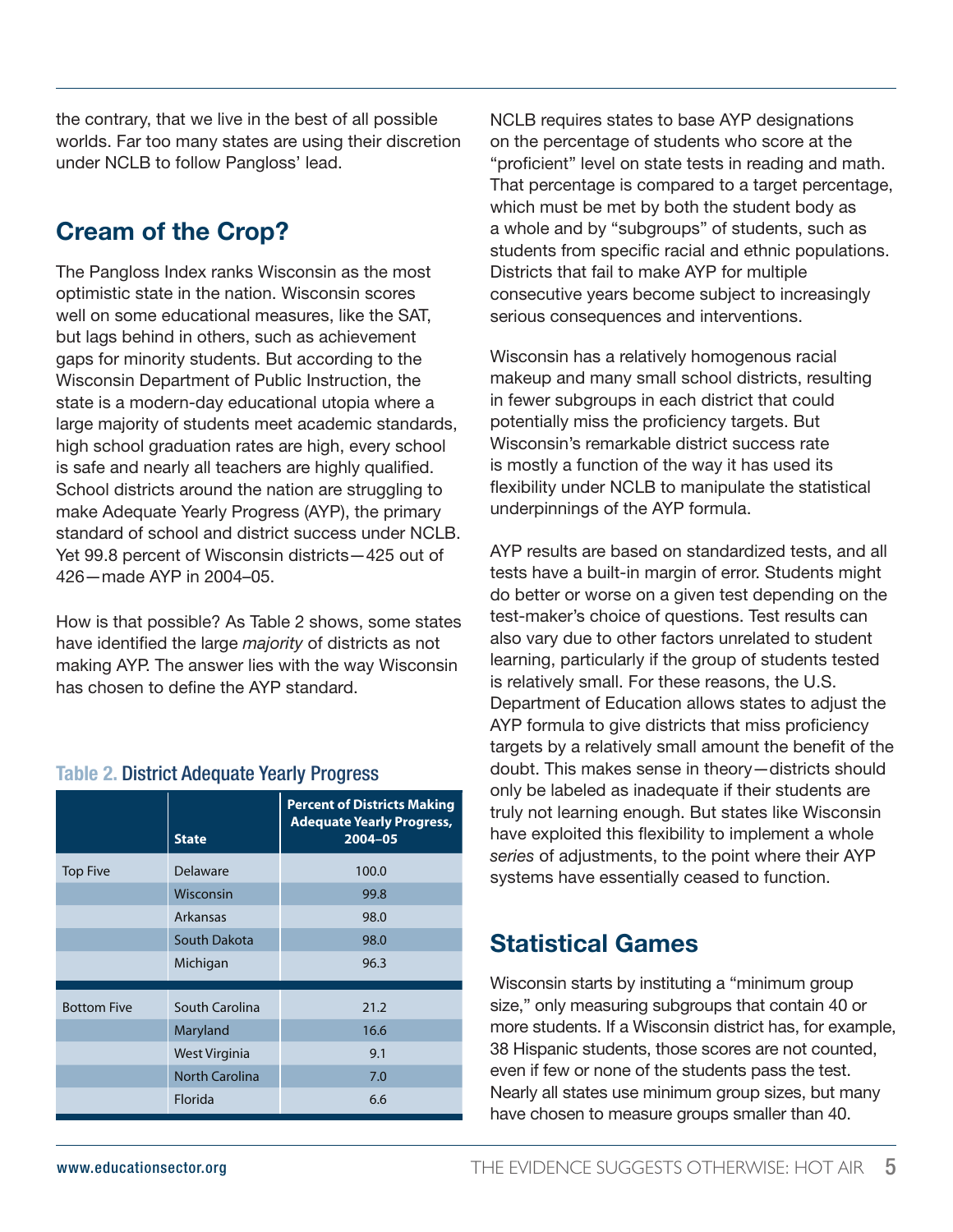This is only the beginning. Even when subgroups are large enough, individual student test scores in Wisconsin are still given the statistical benefit of the doubt. If a student's score falls below the proficiency level, but falls within a range of scores called a "standard error," their score is considered to be proficient.

After that adjustment, the percentage of students who are proficient is calculated and then compared to the target percentage. In this comparison, the district is given the statistical benefit of the doubt *again*. If the percent proficient is below the target, but falls within a "99 percent confidence interval," the target is considered to have been met. A confidence interval is essentially a "plus or minus" band around the proficiency target, similar to when a poll of likely voters is said to be accurate to within plus or minus a few percentage points.<sup>2</sup>

Ninety-nine percent is a very stringent standard for confidence intervals—voter polls, by contrast, generally use a 95 percent confidence interval. That means that the voting preferences of all voters will be within the plus-or-minus range of the preferences of the polled voters 95 percent of the time. To achieve 99 percent confidence, the plus-or-minus band must be significantly larger, which means that a Wisconsin district's proficiency rate can fall well below the target and still be considered good enough.

Wisconsin also uses a 75 percent confidence interval for its "safe harbor" calculations, which allow under-performing districts to make AYP if they make enough improvement from the previous year. Districts make safe harbor if the percentage of students not proficient drops by at least 10 percent from the year before. Applying a confidence interval means that a district could make safe harbor even if the percent not proficient drops by significantly *less* than 10 percent. In fact, if the subgroup size is small enough, it could make safe harbor even if test scores don't improve *at all*. 3

Wisconsin then breaks district scores into three levels: elementary, middle, and high school. For a district to miss AYP, it must fall short (after all of the statistical allowances above) at *all three* levels. If student performance is good in the elementary grades but drops off sharply in middle and high school, the district still makes AYP. This provision also has the effect of splitting student subgroups into smaller sizes and thus reducing the number that meet the minimum size of 40.

Moreover, the district must miss the mark at all three levels *in the same subject*. If elementary and middle school performance is inadequate in reading, while high school performance is too low in math, the district still makes AYP.

Individually, some of these adjustments have merit. Minimum group sizes and confidence intervals, for example, reduce the odds of districts missing AYP due to random statistical variance. But when such allowances and adjustments are combined, multiplied, and layered on top of one another to the degree found in Wisconsin, they have the effect of opening every safety valve in the AYP system until pressure on schools and school systems to improve is exhausted.

All of these adjustments and statistical trap doors have been approved by the U.S. Department of Education, encouraging a statistical "race to the bottom" between states. Few states used the ultrapermissive 99 percent confidence interval in NCLB's first years. But a growing number of states have adopted it after seeing its effectiveness in artificially boosting AYP results. The same is true for other adjustments—as one state department of education employee said of the provision whereby school districts only miss AYP if elementary, middle, and high school students *all* fall short of standards: "It's a new wrinkle this year. Lots of states are doing it."4

AYP standards also apply to individual schools. As Table 3 shows, 97 percent of Oklahoma's schools and 95 percent of Rhode Island's schools met AYP standards in those states in 2004–05, compared to 28 percent of Florida's schools and 34 percent of schools in Hawaii.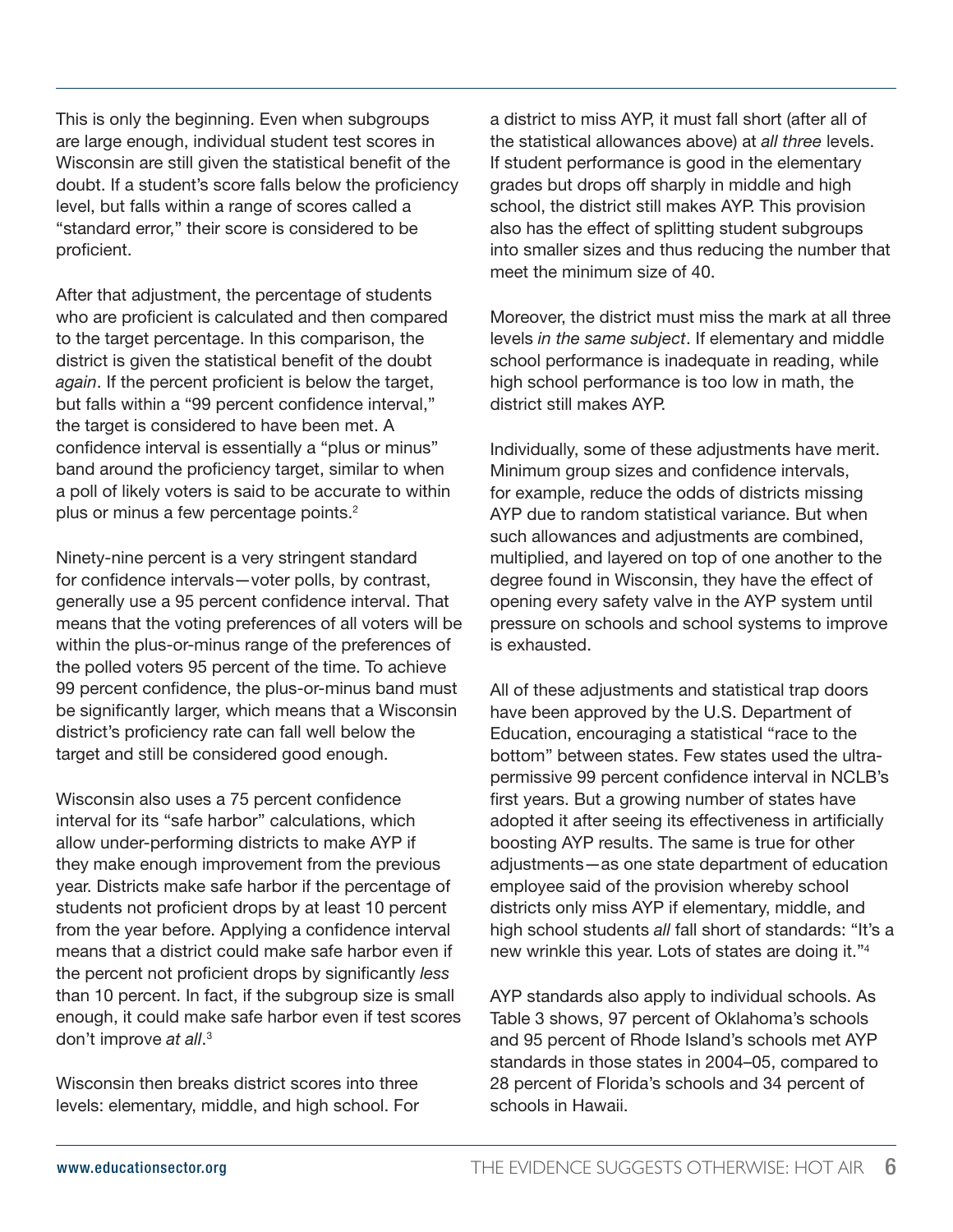#### **Table 3.** School Adequate Yearly Progress

|                    | <b>State</b>            | <b>Percent of Schools Making</b><br><b>Adequate Yearly Progress,</b><br>$2004 - 05$ |
|--------------------|-------------------------|-------------------------------------------------------------------------------------|
| <b>Top Five</b>    | Oklahoma                | 97.0                                                                                |
|                    | <b>Rhode Island</b>     | 95.0                                                                                |
|                    | lowa                    | 93.9                                                                                |
|                    | Montana                 | 93.3                                                                                |
|                    | New Hampshire           | 92.0                                                                                |
|                    |                         |                                                                                     |
| <b>Bottom Five</b> | <b>New Mexico</b>       | 47.3                                                                                |
|                    | Nevada                  | 44.4                                                                                |
|                    | District of<br>Columbia | 40.0                                                                                |
|                    | Hawaii                  | 34.0                                                                                |
|                    | Florida                 | 28.2                                                                                |

As a result, a large number of teachers and principals in states like Florida and Hawaii are under intense pressure to boost student achievement to avoid NCLB sanctions, while almost everyone in Oklahoma and Rhode Island is off the hook—not because their actual performance is different, but because the state-defined rules of the game are different.

## **The Last Shall Be First**

NCLB also gives states near-total discretion to determine what students must learn, how to test that knowledge, and what scores students need to pass the test. This has created large state-to-state variation in the percentage of students who are deemed "proficient." For example, Table 4 shows that the percentage of fourth-graders deemed by states to be proficient in reading varies from a high of 89 percent in Mississippi to a low of 35 percent in South Carolina.

Is Mississippi really first in the nation in teaching elementary school students to read? Not according to the NAEP, a federally funded test given to a sample of students in every state. It ranks Mississippi next to *last* in fourth grade reading, with only 18 percent proficient. In fact, the majority of Mississippi fourth-graders don't even meet the lower, "basic" performance level on the NAEP.

By contrast, Massachusetts has the *highest* fourth grade NAEP reading scores in the nation, yet ranks fifth from the bottom based on the March 2006 reports. State and NAEP assessments don't cover exactly the same content, so comparisons between the two aren't totally precise. But these kind of through-the-looking-glass results leave little doubt that states like Mississippi have set academic standards exceptionally low.

#### **Table 4.** Fourth Grade Reading

|                    | <b>State</b>     | <b>Percent Proficient, 2004-05</b> |
|--------------------|------------------|------------------------------------|
| <b>Top Five</b>    | Mississippi      | 89.0                               |
|                    | <b>Nebraska</b>  | 88.5                               |
|                    | South Dakota     | 87.9                               |
|                    | <b>Tennessee</b> | 87.1                               |
|                    | Idaho            | 86.9                               |
|                    |                  |                                    |
| <b>Bottom Five</b> | Massachusetts    | 50.0                               |
|                    | California       | 47.9                               |
|                    | Wyoming          | 47.0                               |
|                    | Nevada           | 41.5                               |
|                    | South Carolina   | 35.3                               |

### **See No Evil**

It's difficult for teachers and students to focus on academic achievement when schools aren't safe. But while a recent report from the U.S. Department of Education and the U.S. Department of Justice found that overall school violence is down, it also found that violence, theft, bullying, drugs, and weapons are still "widespread."5 NCLB gives students in "persistently dangerous" schools the right to transfer elsewhere. But in their 2006 NCLB reports, states asserted that only 28 of the nation's 95,000 schools are persistently dangerous. As Table 5 shows, only six states reported any persistently dangerous schools at all.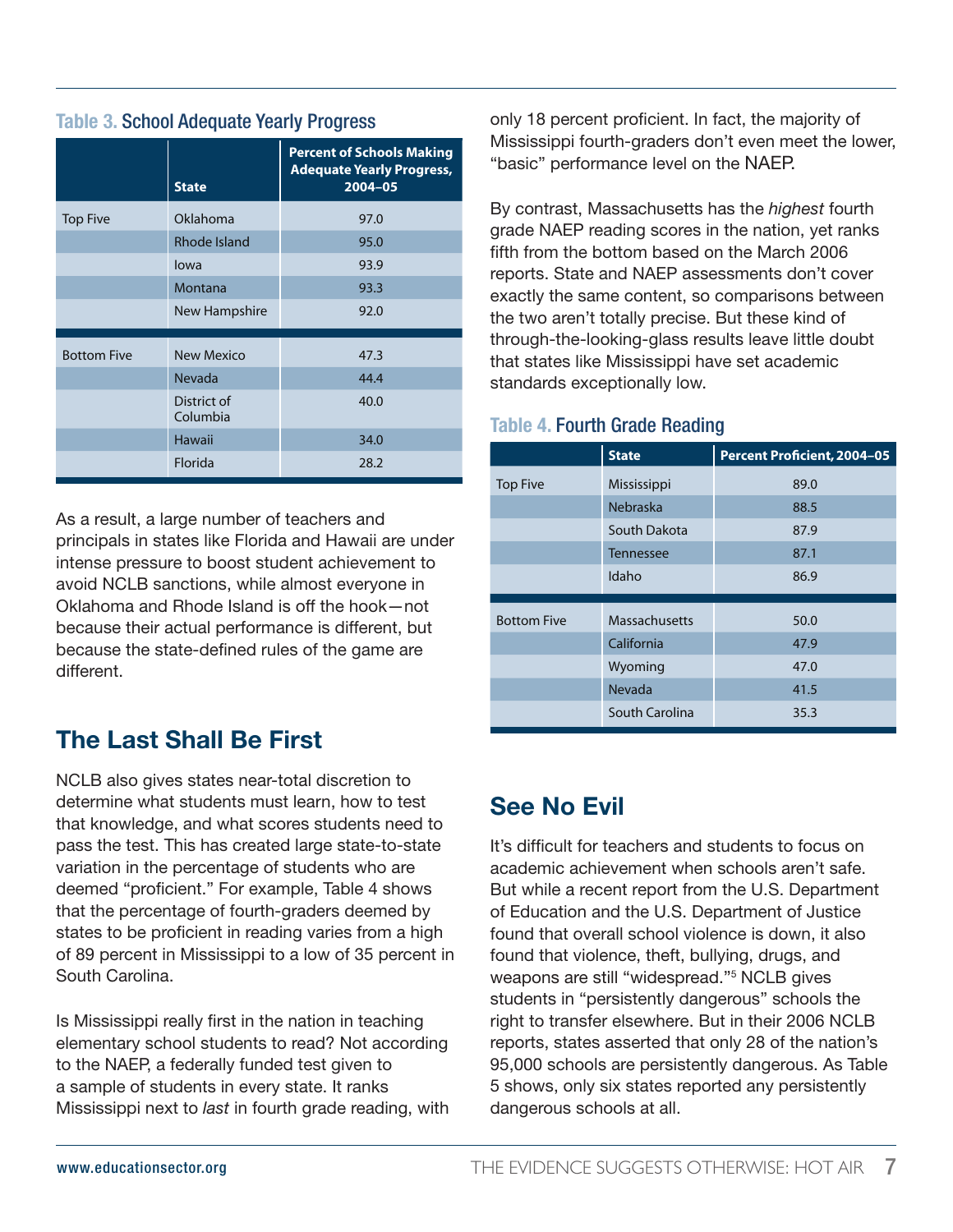#### **Table 5.** Persistently Dangerous Schools

| <b>State</b>      | <b>Number of Persistently</b><br>Dangerous Schools, 2004-05 |  |  |  |
|-------------------|-------------------------------------------------------------|--|--|--|
| Pennsylvania      | 9                                                           |  |  |  |
| Maryland          | 6                                                           |  |  |  |
| New York          | $\overline{5}$                                              |  |  |  |
| <b>New Jersey</b> | 4                                                           |  |  |  |
| Georgia           | $\mathcal{P}$                                               |  |  |  |
| Texas             |                                                             |  |  |  |

One of those states, Maryland, set standards for dangerousness based on the number of student expulsions or suspensions for arson, sexual assault, physical attacks on student or adults, and possession of drugs, firearms, explosives and other weapons.

Yet many states created standards similar to those in Arizona, which only labels schools as dangerous if an average of four or more firearms are brought to school for three consecutive years. Arizona ignores rape, gang violence, readily available illegal narcotics, and many other indisputably dangerous things. The state has not identified a single persistently dangerous school.

In fairness, states are hampered by local school officials who often under-report incidents of violence. This problem is not unique to K–12 education—colleges and universities have long downplayed incidents of violence on campus as well.

But saying there are no persistently dangerous schools in an entire state—particularly states the size of California, Illinois, or Florida—insults the public's intelligence. Said Paul Vallas, Chief Executive Officer of the School District of Philadelphia (one of the few districts to consistently report accurate school violence data), "If you have a large urban school district and you say you don't have any persistently dangerous schools, you're deluding yourself. The more you conceal, the more suspicious the public becomes."6

## **"Highly" Qualified Teachers**

Students need qualified teachers to succeed in school. But while almost all classroom teachers have bachelor's degrees and most have state certification, a significant number of teachers lack specific knowledge of the academic subject they teach. This is particularly true in high-poverty schools and in math and science courses taught in the secondary grades. A 2005 study by Richard Ingersoll of the University of Pennsylvania found that nearly 38 percent of secondary math teachers in high-poverty schools lack an academic major or minor in math or related fields.7

To address that problem, NCLB requires all teachers to become "highly qualified," a standard that includes having a bachelor's degree, state certification, and specific evidence of content knowledge in the field being taught. Current teachers can demonstrate content knowledge by taking coursework equivalent to a college major or by passing the same test most states now require new teachers to pass.

NCLB provides an alternative to the content knowledge standard, called HOUSSE (High Objective Uniform Standard of State Evaluation). The law gives states broad discretion to define what

#### **Table 6.** Highly Qualified Teachers

|                    | <b>State</b> | <b>Percent of Core Classes</b><br><b>Taught by Highly Qualified</b><br><b>Teachers, 2004-05</b> |
|--------------------|--------------|-------------------------------------------------------------------------------------------------|
| <b>Top Five</b>    | Wisconsin    | 99.5                                                                                            |
|                    | Montana      | 99.4                                                                                            |
|                    | Oklahoma     | 99.0                                                                                            |
|                    | Connecticut  | 98.9                                                                                            |
|                    | Washington   | 98.9                                                                                            |
|                    |              |                                                                                                 |
| <b>Bottom Five</b> | Hawaii       | 74.0                                                                                            |
|                    | Utah         | 72.0                                                                                            |
|                    | Nevada       | 68.1                                                                                            |
|                    | <b>DC</b>    | 51.6                                                                                            |
|                    | Alaska       | 34.3                                                                                            |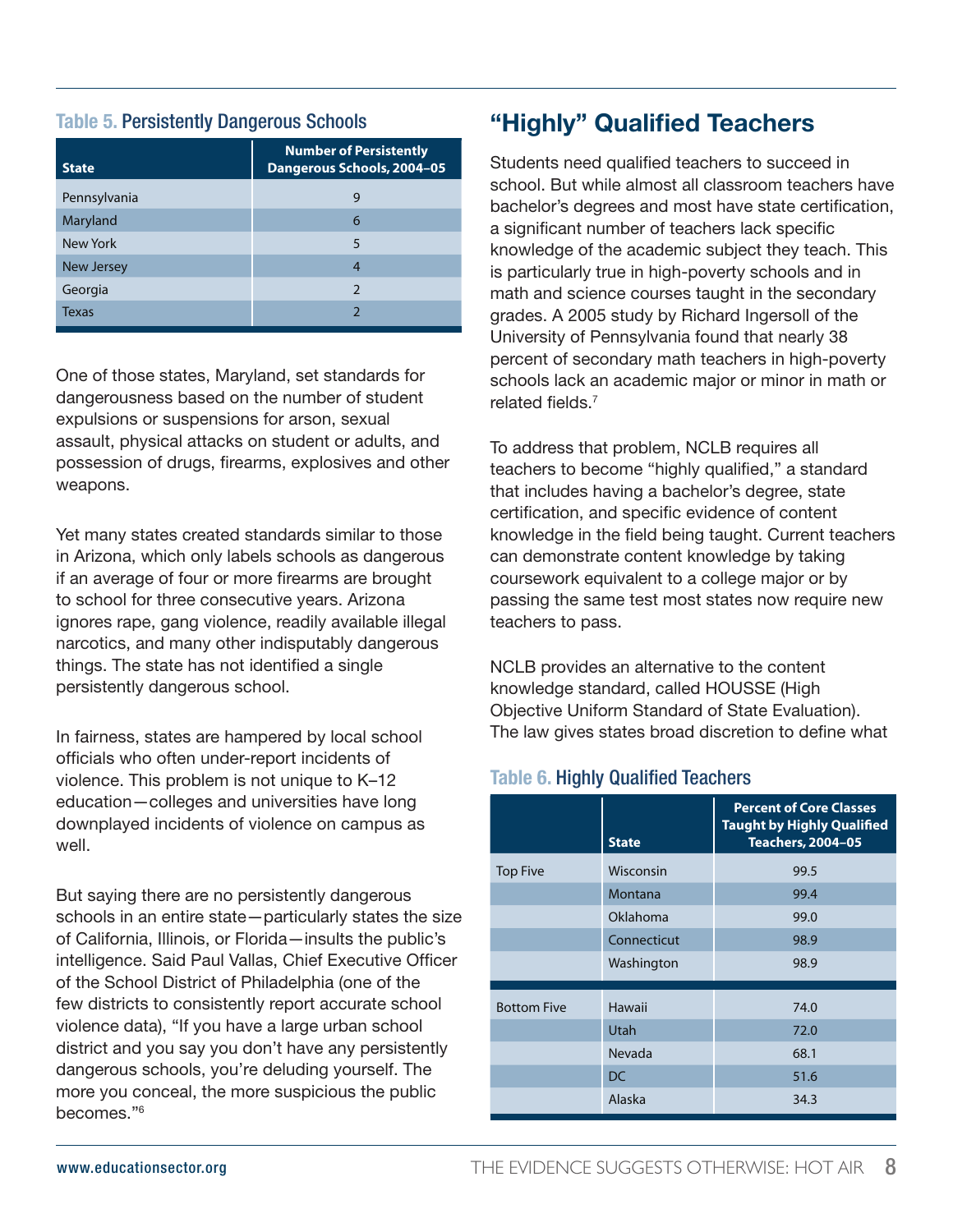HOUSSE means. A few states, like Colorado, have elected to require teachers to earn course credits in their subject or pass a standardized test, as the authors of NCLB envisioned. But most states responded by requiring teachers to simply check off a series of boxes on a laundry list of activities that are often only vaguely related to content knowledge, such as serving on school committees, mentoring other teachers or teaching a subject without content knowledge in that subject for a sufficient number of years. In Oklahoma, where 99 percent of teachers are highly qualified, teachers earn HOUSSE credits if their students place well in academic competitions.<sup>8</sup>

Local and national teachers' unions fought hard to ensure that states would implement permissive HOUSSE provisions in an effort to protect their members' jobs, and many state departments of education chose to go along. But that comes at a stiff cost to students from disadvantaged backgrounds. Research shows that high-poverty, high-minority schools—the schools that have the biggest challenges in meeting NCLB performance goals—often have great difficulty in recruiting and retaining qualified teachers.<sup>9</sup> Unfortunately, many states have failed to use the NCLB teacher-quality provisions to identify and help schools with teacher shortages.

## **Teacher Training and Re-Training**

Teachers don't learn everything they need to know in college; they need to upgrade their knowledge and skills throughout their careers in the classroom. Accordingly, NCLB requires states to report the percentage of teachers receiving "high-quality professional development," which NCLB defines as "sustained, intensive, and classroom-focused" and "not 1-day or short-term workshops or conferences," among other things.<sup>10</sup>

Maryland used those guidelines to create a fairly rigorous definition of "high-quality" training and then sent a survey to every teacher in the state asking them if their actual experiences met that standard. After compiling responses from over 30,000 teachers—almost 55 percent of the workforce— Maryland officials found that only 43 percent of teacher professional development experiences measured up.<sup>11</sup> As Table 7 shows, this was the second-lowest percentage reported by a state, one reason that Maryland ranks near the bottom of the Pangloss Index.

Indiana, on the other hand, was one of five states declaring that 100 percent of their teachers received training that met the NCLB standard. Indiana surveyed *principals* instead of teachers, asking them if they were giving their teachers training opportunities, as required by state law. One-hundred percent said yes. When Education Sector researchers asked Vermont officials how they arrived at their state's 100 percent figure, they claimed that the federal standards were so broad that any kind of professional development could theoretically fit the bill.<sup>12</sup> Accordingly, they reported that all Vermont teachers received the training they need.

|                    | <b>State</b>        | <b>Percent of Teachers</b><br><b>Receiving High</b><br><b>Quality Professional</b><br><b>Development,</b><br>2003-04 |
|--------------------|---------------------|----------------------------------------------------------------------------------------------------------------------|
| <b>Top Five</b>    | Arkansas            | 100                                                                                                                  |
|                    | Connecticut         | 100                                                                                                                  |
|                    | Indiana             | 100                                                                                                                  |
|                    | Montana             | 100                                                                                                                  |
|                    | Vermont             | 100                                                                                                                  |
| <b>Bottom Five</b> | Nevada              | 61.0                                                                                                                 |
|                    | <b>North Dakota</b> | 47.1                                                                                                                 |
|                    | Hawaii              | 46.0                                                                                                                 |
|                    | Maryland            | 43.0                                                                                                                 |
|                    | Oregon              | 41.0                                                                                                                 |

#### **Table 7.** High Quality Professional Development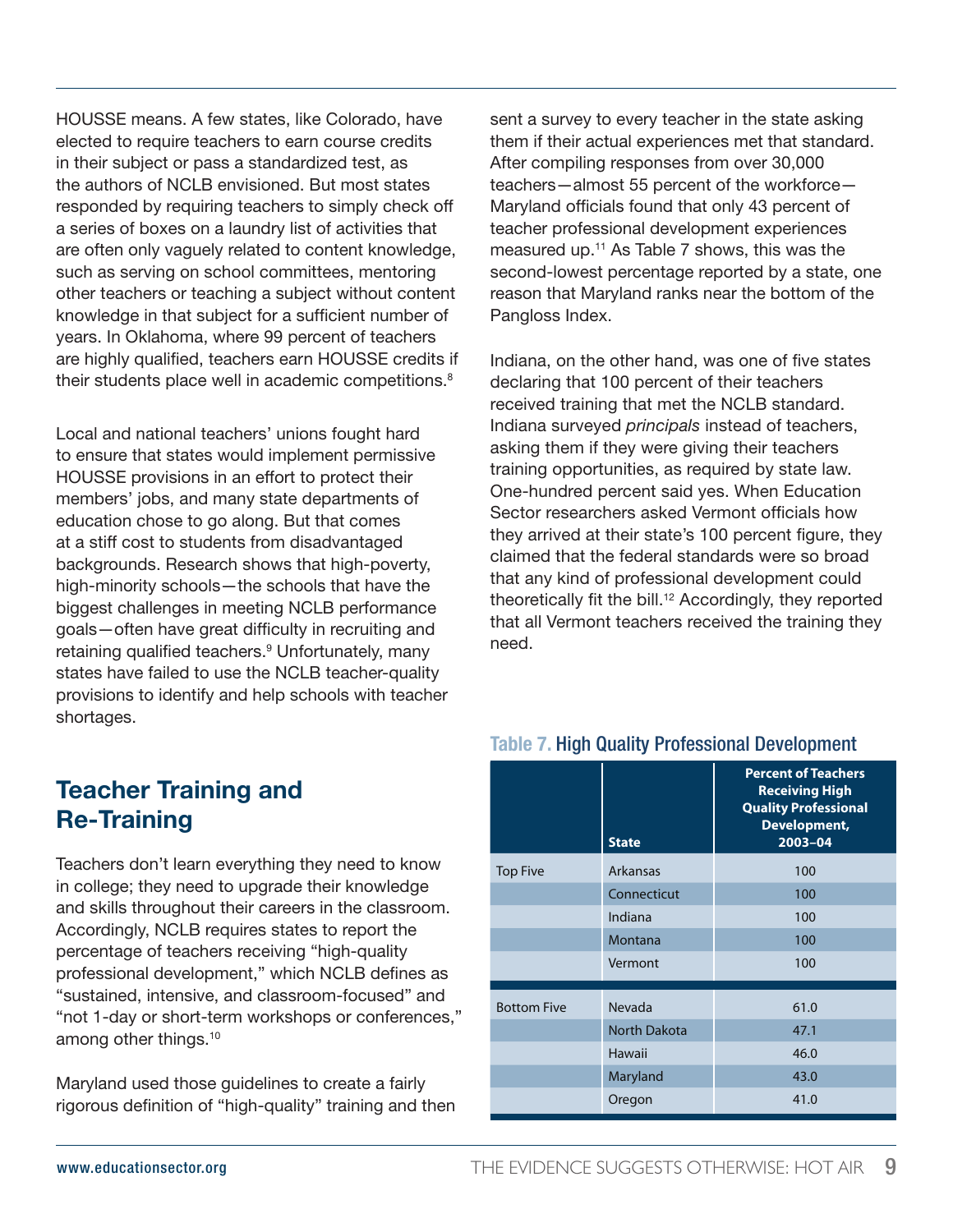## **High School Graduation Rates**

Recent research suggests that only about 70 percent of entering high school students—and only about half of black and Hispanic students—earn a regular high school diploma on time.<sup>13</sup> Given the dim economic prospects faced by high school dropouts, these numbers have justifiably been the source of much recent alarm.

But when the Education Trust, a Washington, D.C., advocacy organization, compared state-reported high school graduation rates to the rates reported recently by independent scholars, it found that nearly every state significantly overstated its success in helping high school students earn degrees.<sup>14</sup> For example, the independent estimates found North Carolina's high school graduation rate to be about 64 percent. But as Table 8 shows, North Carolina reported a considerably more robust rate of almost 96 percent in its March 2006 reports.

The source of the difference isn't hard to find: the 64-percent figure represents the number of students who earned a high school diploma divided by the number who started high school as freshmen four years earlier; the 96-percent figure represents the number of students who earned a high school diploma in four years divided by the number of students who earned a high school diploma in four years or more.

In other words, North Carolina students who dropped out of high school and never graduated didn't count against the state for the purposes of calculating the state's high school graduation rate *because they didn't graduate*.

Other states with unusually high graduation rates reported the percentage of students who began the year as *seniors* and graduated in one year, not the percent of freshmen who graduated in four years, thus excluding students who dropped out of high school as freshmen, sophomores, and juniors.

#### **Table 8.** High School Graduation Rates

|                    | <b>State</b>          | <b>High School</b><br><b>Graduation Rate,</b><br>2003-04 |
|--------------------|-----------------------|----------------------------------------------------------|
| <b>Top Five</b>    | Massachusetts         | 96.2                                                     |
|                    | <b>North Carolina</b> | 95.7                                                     |
|                    | South Dakota          | 92.3                                                     |
|                    | <b>North Dakota</b>   | 91.5                                                     |
|                    | Wisconsin             | 91.2                                                     |
| <b>Bottom Five</b> | Washington            | 70.1                                                     |
|                    | Florida               | 68.7                                                     |
|                    | Nevada                | 67.0                                                     |
|                    | Georgia               | 65.4                                                     |
|                    | Alaska                | 61.2                                                     |

## **A Better Way**

The March 2006 No Child Left Behind reports show that when states have the opportunity to define the terms of their own success, many will make themselves look better than they really are. The inclination of state education officials to overstate academic progress is understandable. Most chief state school officers report directly to elected officials and one-third are elected themselves. In providing educational results to the public, they're essentially reporting on their own performance as education leaders. They have every incentive to report—and create—good news.

But that inclination is seriously compromising the credibility and effectiveness of NCLB. The law's architects considered many strategies for holding states accountable for educational success, including financial penalties and specific performance targets on national tests. They ultimately decided against those or other "hard" accountability measures, opting instead for the "soft" accountability of transparency. They reasoned that it would be difficult to win political support for hard measures and that requiring states to publicly report performance would be an acceptable alternative.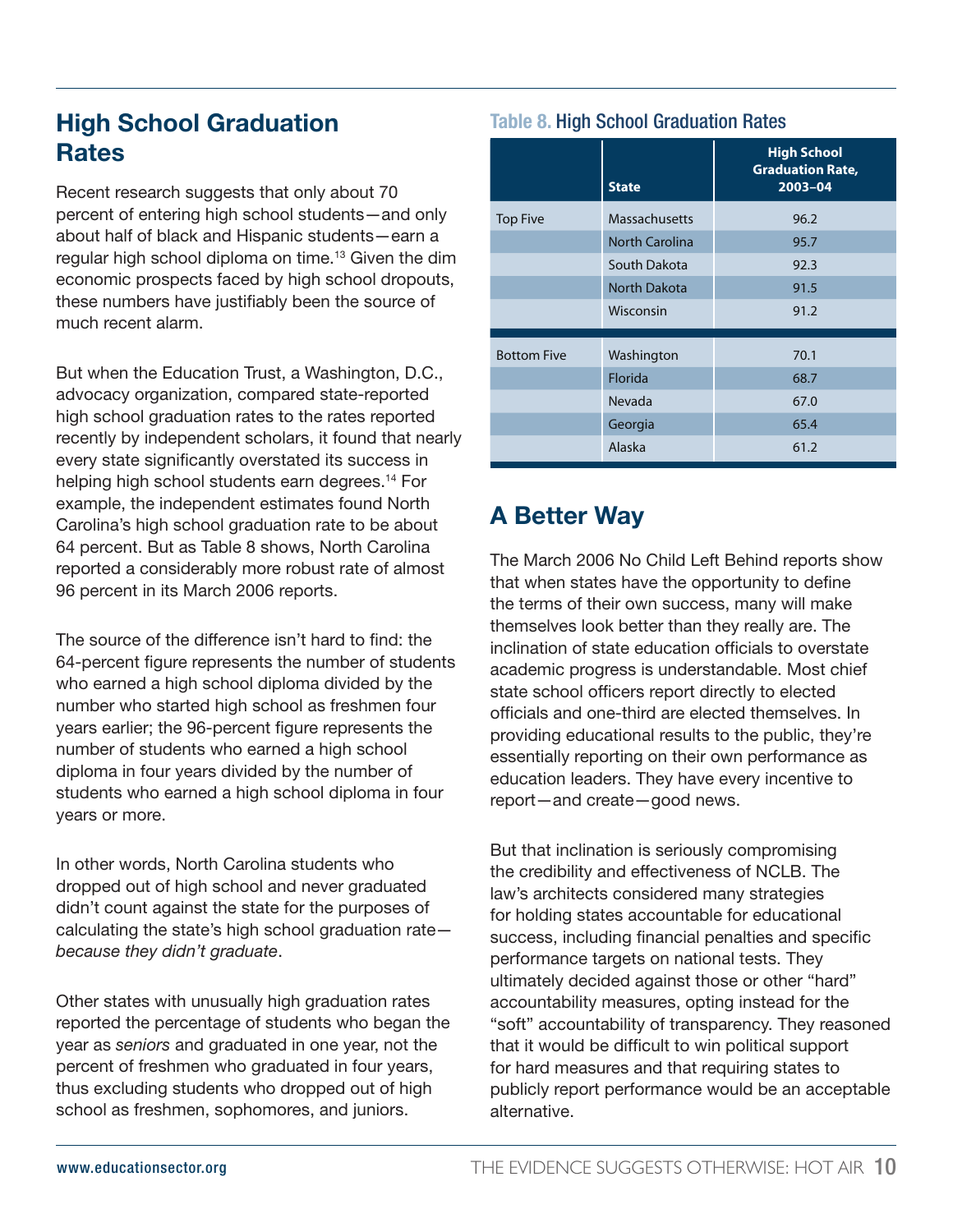That approach hasn't worked very well. States also filed inaccurate NCLB reports with the U.S. Department of Education in 2003 and 2005. Numerous press reports of the problem did not dissuade states from resubmitting the same suspect numbers in 2006. In fact, transparency has arguably made the problem *worse*, as some states took federally approved strategies like the 99 percent confidence interval, first pioneered in a few states, and made them their own.

There are many different strategies for addressing this problem, not all of which involve new federal mandates. Some educational standards should be "national," or uniform for all states. Others should be state-determined, and some should fall along the continuum between total state autonomy and no state autonomy. This is true for standards for graduation rates, teacher qualifications, school violence and many other issues as well as for standards of academic achievement.

The appropriate degree of uniformity among states depends on the issue. That determination should be informed by two broad principles. First: definitions of success should be common, while the means of success should be diverse. All students deserve the same high benchmarks of academic progress, but state and local educators should be given a great deal of discretion in how they choose to reach those goals. Lawmakers should be wary of education standards that limit opportunities for new ideas and innovation.

Second: standards of success should vary from state to state if there are actual state differences in what those standards measure. State and local variation in standards should also be encouraged if there are opportunities to learn from different state choices.

Those principles suggest that some changes in the current division of state and federal standardsetting responsibility need to be made. High school graduation rates, for example, measure the outcomes of the education system, not the means of achieving an outcome. There's no good reason for graduation

rate definitions to vary from one state to another, and little dispute among reasonable people as to what "on-time high school graduation rate" means. Therefore, all states should use the same definition.

Similarly, huge state variance in the definition of "adequate yearly progress" makes little sense there's no logical basis for a 99 percent confidence interval in one state and a 95 percent confidence interval in another. States are entitled to their own opinions, but not their own statistics.

Teacher professional development, by contrast, represents the means of education, not the ends. There are many different ways to train classroom teachers effectively, some known and some yet to be discovered. Requiring every state, district or school to approach professional development in the same way makes little sense. The federal government's role in this case should be limited to creating guidelines and enforcing them with audits, peer review by other states, and applying basic standards of reasonableness. In accepting reports of 100 percent success from states that did not even bother to define "high-quality professional development," much less measure how many teachers received it, the U.S. Department of Education has clearly dropped the ball.

On the other hand, foundational educational abilities like reading and math are the same everywhere. States sometimes describe their standard-setting authority as choosing "what students need to know." This is incorrect—our mobile society and increasingly global economy determine the basic set of knowledge and skills that all students need to know to succeed in work and life. States can only choose whether to meet those standards. Clearly, many states are currently falling short.

Subjects like history, art, and music are different, varying significantly among different states and local cultures. And while the foundations of subjects like science don't differ from state to state, there are many different ways to sequence science courses and more choices to make than in reading and math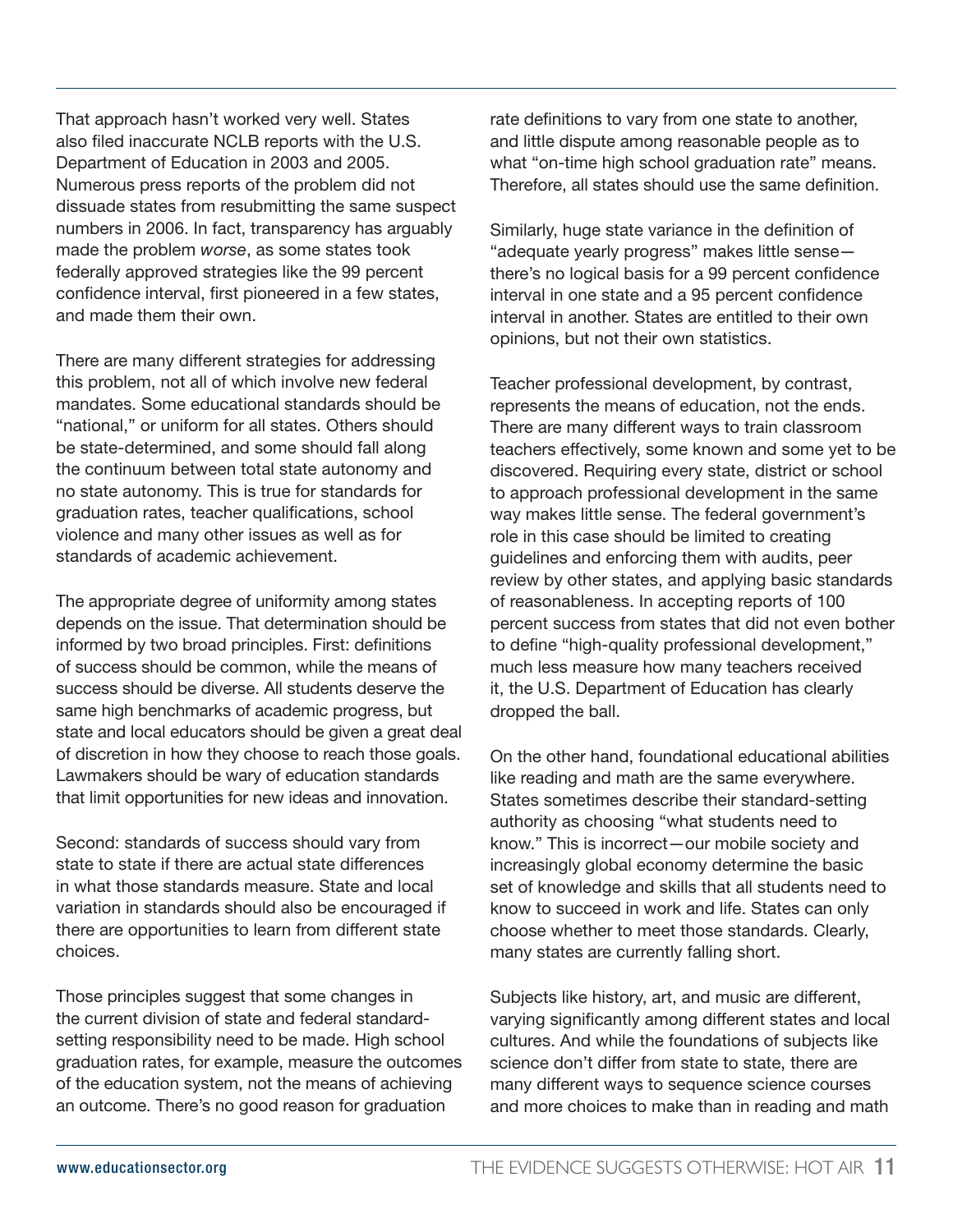as to what content to teach. This argues for giving states more latitude in setting standards for some subjects than for others, to reflect state differences and learn from state choices.

It's particularly complicated to determine how national or uniform teacher standards should be. It makes sense to set minimum standards for teacher qualifications like content knowledge, particularly when disadvantaged students are more likely than other students to be taught by under-qualified teachers. That said, teacher credentials—like teacher professional development—represent the means, not the ends, of education. The qualities of the best teacher for a specific student or school can vary tremendously depending on location and circumstance. Federal policymakers should be wary of limiting the ability of local school officials to hire teachers they believe are best for the job.

Overall, different standards of educational success require different degrees of uniformity. In addition, there are multiple ways to create and enforce standards, some of which don't involve strict definitions written into federal law. Federal policymakers have three main options for standardsetting: voluntary state agreements, federal guidelines enforced by the U.S. Department of Education and explicit federal standards.

In an example of the first option, the National Governor's Association and a host of other education organizations recently created a "Compact on State High School Graduation Data." States signing the compact—all but a handful have done so—agree to "calculate the graduation rate by dividing the number of on-time graduates in a given year by the number of first-time entering ninth graders four years earlier. Graduates are those receiving a high school diploma." While this may seem unremarkable, it is a huge improvement over

the definitions a number of states are using today. North Carolina's nonsensical definition, for example, will soon be a thing of the past. Congress could provide incentives for similar state agreements on other issues.

For the second standard-setting option to be viable, the U.S. Department of Education needs to enforce existing federal guidelines. The Department has held the line in some areas, such as requiring states to hold schools and districts accountable for the performance of student "subgroups." But as this report makes clear, it has failed to enforce even minimal compliance in others. In such cases the U.S. Department of Education's inclinations mirror those of its state counterparts—when faced with the prospect of confronting substandard education systems or reporting bad news about student achievement, it too often backs away. Both Congress and the President should insist that the U.S. Department of Education play a stronger role in enforcing guidelines and preventing states from misusing their autonomy to undermine the goals of NCLB.

And in some cases, Congress will need to consider tightening current guidelines or explicitly setting new, uniform standards in federal law. This will be politically difficult. The Bush administration and the Republican leadership in Congress must walk a tight political line between enforcing the spirit of NCLB and traditional Republican support of "states' rights" while many Democrats are reluctant to support accountability provisions with real teeth for teachers and schools. But unless Congress and the administration strike a better balance between federal enforcement and state autonomy, unless they require the U.S. Department of Education to make states take NCLB requirements seriously, NCLB could ultimately cease to be a credible vehicle of school reform.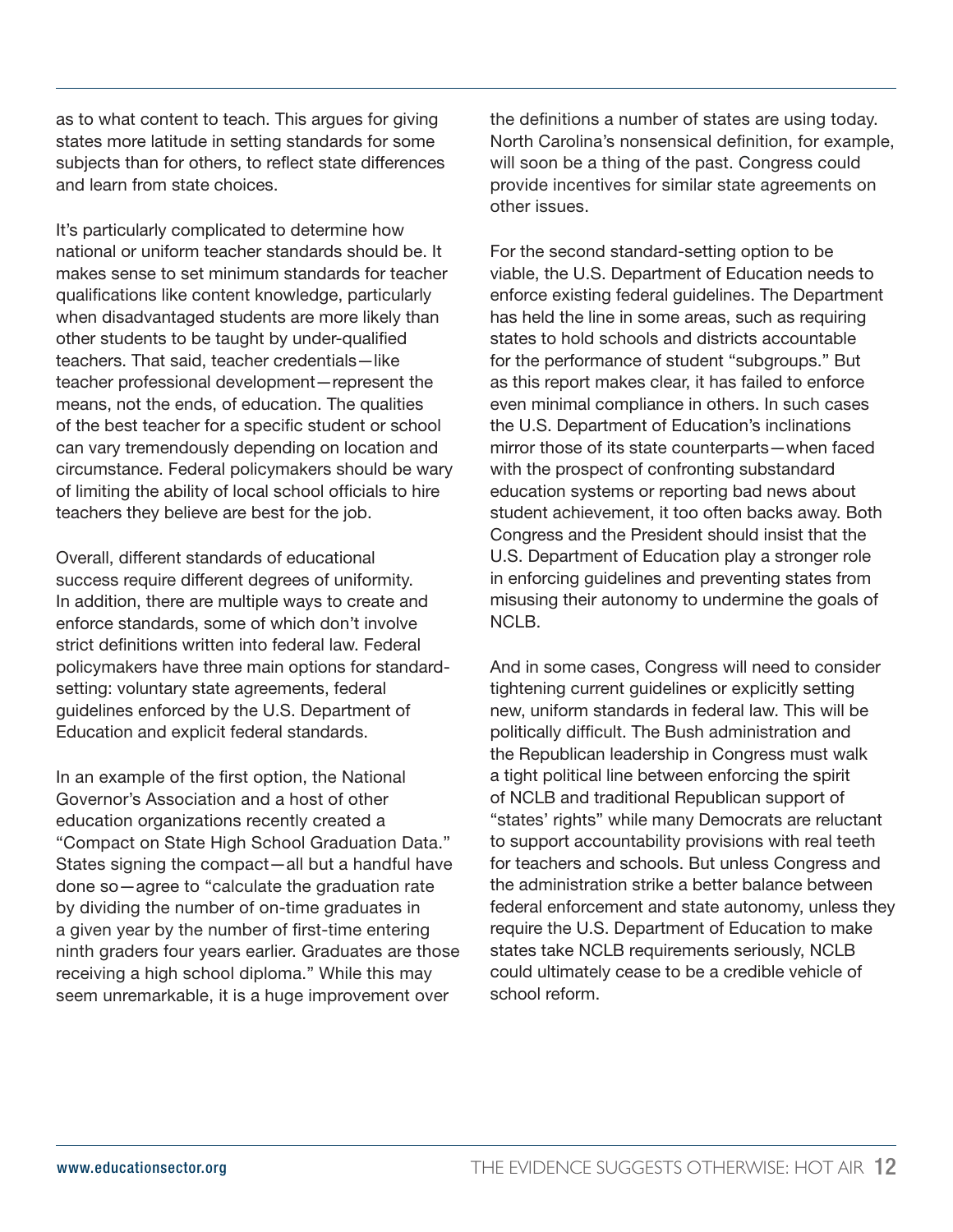## **Data Sources & Methodology**

This report is based on data submitted by state departments of education to the U.S. Department of Education through reports called Consolidated State Performance Reports (CSPRs). The latest CSPRs were submitted in March 2006, and were provided to Education Sector by the U.S. Department of Education.

The "Pangloss Index" found on Table 1 of this report is calculated by aggregating state rankings on 11 measures derived from the CSPRs. Those measures are:

- Total number of persistently dangerous schools, 2004–05.
- Statewide high school graduation rate, 2003–04.
- Statewide high school dropout rate, 2003–04.
- Percent of core academic classes taught by highly qualified teachers, 2004–05.
- Percent of qualified Title I paraprofessionals, 2004–05.
- Percent of public schools that made adequate yearly progress, 2004–05.
- Percent of public school districts that made adequate yearly progress, 2004–05.
- Average percent of students proficient or advanced in fourth grade math and reading 2004–05. (Note: This amount, as well as the average proficiency rates in eighth grade and high school, is calculated by averaging separately reported reading and math proficiency rates. If a state

reported a proficiency rate in one subject but not the other, the proficiency rate for the reported subject was used.)

- Average percent of students proficient or advanced in eighth grade math and reading, 2004–05.
- Average percent of students proficient or advanced in high school math and reading, 2004–05.
- Percent of teachers receiving high-quality professional development, 2003–04. (Note: States were not required to report this measure in March 2006. This data is derived from the previous CSPR, submitted in 2005).

For each measure, states were ranked so that the states reporting the most positive results were ranked highest. For example, while states were ranked highest if they reported the highest high school graduation rates and highest percent of schools making adequate yearly progress, they were also ranked highest if they reported the lowest number of persistently dangerous schools and the lowest high school dropout rates.

Some states did not submit data for some measures. In those cases, states were, for ranking purposes, assigned the median value of those states that did submit data.

The data submitted by the states for these measures can be found in the Appendix.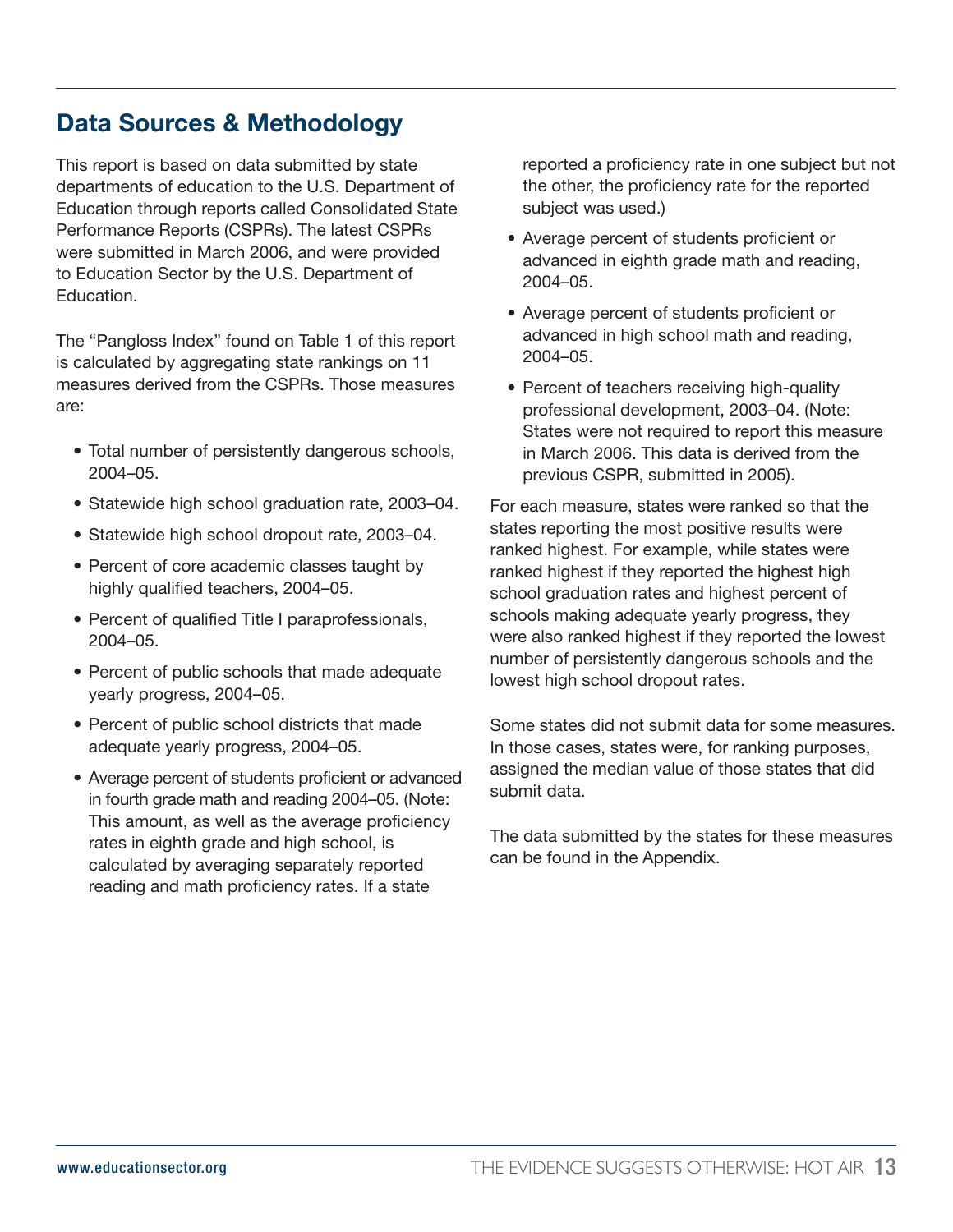## **Endnotes**

- <sup>1</sup> Because state academic standards differ from the standards on which NAEP tests are based, comparisons between the two are not exact.
- <sup>2</sup> The U.S. Department of Education has disallowed Wisconsin's practice of allowing for the statistical benefit of the doubt at both the individual student and group level in future years. The 99-percent confidence interval for group scores will remain, but instead of allowing for one standard error of difference for individual student scores, the percentage of proficient students will be adjusted so that districts receive half credit for students who are not proficient but meet the "Basic" performance standard. This has the same effect as the previous policy: districts will be found to meet target percentages of proficient students when the actual percent proficient falls well short.
- <sup>3</sup> Tom Fagan, *States Test Limits of Federal AYP Flexibility,* Center for Education Policy, 2005.
- <sup>4</sup> Personal interview, April 12, 2006.
- <sup>5</sup> Jill F. Devoe, Katharin Peter, Margaret Noonan, Thomas D. Snyder, Katrina Baum, *Indicators of School Crime and Safety:2005*, U.S. Departments of Education and Justice, 2005.
- <sup>6</sup> Gil Klein, "No Child Law Not Working for School Violence," Media General News Service, April 13, 2006.
- <sup>7</sup> Richard M. Ingersoll, "Why Some Schools Have More Underqualified Teachers Than Others," *Brooking Papers on Education Quality 2004,* Dianne Ravitch ed.
- <sup>8</sup> Kate Walsh and Emma Snyder, *Searching the Attic: How States are Responding to the Nation's Goal of Placing a Highly Qualified Teacher in Every Classroom,* National Council on Teacher Quality, 2004.
- <sup>9</sup> Kevin Carey, *The Real Value of Teachers: Using New Information About Teacher Effectiveness to Close the Achievement Gap,* The Education Trust, 2004.
- $10$  This information was included as a reporting requirement for the 2003–04 CSPRs, but not for the 2004–05 CSPRs. The information on Table 7 represents the 2003–04 reporting.
- <sup>11</sup> http://www.marylandpublicschools.org/NR/rdonlyres/ DF957230-EC07-4FEE-B904-7FEB176BD978/6292/ Statereporton200304survey.pdf.
- <sup>12</sup> Personal interview, April 2006.
- <sup>13</sup> Gary Orfield, Daniel Losen, Johanna Wald, and Christopher B. Swanson, *Losing Our Future: How Minority Youth are Being Left Behind by the Graduation Rate Crisis*, The Civil Rights Project at Harvard University and the Urban Institute, 2004.
- <sup>14</sup> Daria Hall, *Getting Honest About Grad Rates: How States Play the Numbers and Students Lose,* The Education Trust, 2005. (Disclosure: Kevin Carey worked for the Education Trust from 2002 to 2005.)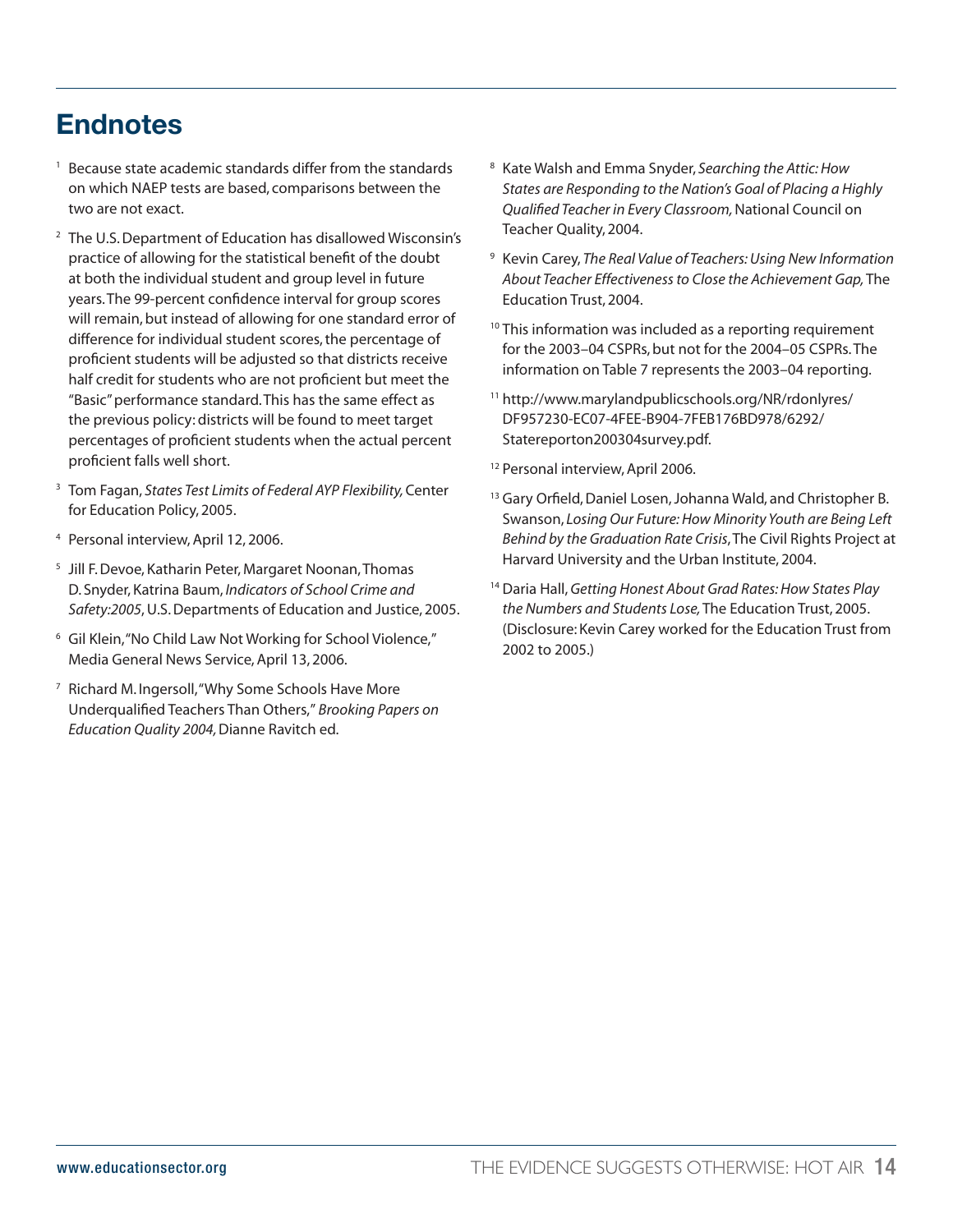## **Appendix**

|                             | <b>Percent of Public School</b><br><b>Districts That Made Adequate</b><br><b>Yearly Progress (AYP),</b> |                      | <b>Percent of Public Schools That</b><br><b>Made Adequate Yearly</b><br>Progress (AYP), |                       | <b>Percent of Students</b><br><b>Proficient or Advanced</b><br>in Fourth Grade Reading, |
|-----------------------------|---------------------------------------------------------------------------------------------------------|----------------------|-----------------------------------------------------------------------------------------|-----------------------|-----------------------------------------------------------------------------------------|
| <b>State</b>                | 2004-05                                                                                                 | <b>State</b>         | 2004-05                                                                                 | <b>State</b>          | $2004 - 05$                                                                             |
| Delaware                    | 100.0                                                                                                   | Oklahoma             | 97.0                                                                                    | Mississippi           | 89.0                                                                                    |
| Wisconsin                   | 99.8                                                                                                    | <b>Rhode Island</b>  | 95.0                                                                                    | Nebraska              | 88.5                                                                                    |
| Arkansas                    | 98.0                                                                                                    | lowa                 | 93.9                                                                                    | South Dakota          | 87.9                                                                                    |
| Maine                       | 98.0                                                                                                    | Montana              | 93.3                                                                                    | <b>Tennessee</b>      | 87.1                                                                                    |
| South Dakota                | 98.0                                                                                                    | New Hampshire        | 92.0                                                                                    | Idaho                 | 86.9                                                                                    |
| Michigan                    | 96.3                                                                                                    | <b>Tennessee</b>     | 91.9                                                                                    | Colorado              | 86.6                                                                                    |
| lowa                        | 94.2                                                                                                    | Wisconsin            | 91.7                                                                                    | Georgia               | 85.4                                                                                    |
| <b>Tennessee</b>            | 94.1                                                                                                    | Kansas               | 91.4                                                                                    | Alabama               | 83.2                                                                                    |
| Vermont                     | 94.1                                                                                                    | North Dakota         | 91.4                                                                                    | Oklahoma              | 83.0                                                                                    |
| Kansas                      | 93.3                                                                                                    | Vermont              | 90.8                                                                                    | <b>North Carolina</b> | 82.4                                                                                    |
| Montana                     | 92.9                                                                                                    | Nebraska             | 89.7                                                                                    | New Jersey            | 81.6                                                                                    |
| Wyoming                     | 91.7                                                                                                    | Mississippi          | 89.0                                                                                    | <b>West Virginia</b>  | 81.2                                                                                    |
| Oklahoma                    | 91.0                                                                                                    | Michigan             | 88.5                                                                                    | Wisconsin             | 81.0                                                                                    |
| <b>North Dakota</b>         | 89.6                                                                                                    | Utah                 | 87.4                                                                                    | Maryland              | 80.9                                                                                    |
| Pennsylvania                | 89.6                                                                                                    | Arizona              | 87.0                                                                                    | Washington            | 79.5                                                                                    |
| <b>New York</b>             | 88.4                                                                                                    | Louisiana            | 83.8                                                                                    | lowa                  | 79.4                                                                                    |
| <b>Texas</b>                | 88.4                                                                                                    | <b>West Virginia</b> | 83.2                                                                                    | <b>Texas</b>          | 79.0                                                                                    |
| Indiana                     | 87.7                                                                                                    | Virginia             | 82.7                                                                                    | Utah                  | 78.0                                                                                    |
| Connecticut                 | 82.0                                                                                                    | Washington           | 82.7                                                                                    | Alaska                | 76.9                                                                                    |
| Nevada                      | 82.0                                                                                                    | Minnesota            | 82.0                                                                                    | North Dakota          | 75.5                                                                                    |
| Minnesota                   | 80.7                                                                                                    | South Dakota         | 82.0                                                                                    | Montana               | 74.8                                                                                    |
| Nebraska                    | 80.7                                                                                                    | Georgia              | 81.8                                                                                    | Indiana               | 73.0                                                                                    |
| Mississippi                 | 77.0                                                                                                    | Pennsylvania         | 80.6                                                                                    | Florida               | 72.0                                                                                    |
| Arizona                     | 76.0                                                                                                    | <b>New York</b>      | 80.2                                                                                    | Michigan              | 69.4                                                                                    |
| <b>Illinois</b>             | 73.0                                                                                                    | Connecticut          | 80.0                                                                                    | Kentucky              | 68.0                                                                                    |
| Washington                  | 70.9                                                                                                    | Wyoming              | 79.6                                                                                    | Louisiana             | 67.4                                                                                    |
| Alabama                     | 67.9                                                                                                    | <b>Texas</b>         | 78.5                                                                                    | Connecticut           | 67.0                                                                                    |
| Missouri                    | 60.6                                                                                                    | Maine                | 77.0                                                                                    | Arizona               | 62.6                                                                                    |
| California                  | 60.2                                                                                                    | Ohio                 | 75.7                                                                                    | Hawaii                | 55.2                                                                                    |
| Colorado                    | 59.3                                                                                                    | Colorado             | 75.3                                                                                    | Maine                 | 53.0                                                                                    |
| Utah                        | 59.3                                                                                                    | Delaware             | 74.3                                                                                    | <b>New Mexico</b>     | 51.8                                                                                    |
| Louisiana                   | 58.8                                                                                                    | Maryland             | 73.2                                                                                    | Arkansas              | 51.0                                                                                    |
| Ohio                        | 55.8                                                                                                    | Arkansas             | 73.0                                                                                    | Massachusetts         | 50.0                                                                                    |
| Virginia                    | 50.7                                                                                                    | Illinois             | 71.0                                                                                    | California            | 47.9                                                                                    |
| Georgia                     | 45.3                                                                                                    | Kentucky             | 70.0                                                                                    | Wyoming               | 47.0                                                                                    |
| Kentucky                    | 44.0                                                                                                    | Oregon               | 67.5                                                                                    | Nevada                | 41.5                                                                                    |
| Alaska                      | 40.7                                                                                                    | Missouri             | 65.2                                                                                    | South Carolina        | 35.3                                                                                    |
| Massachusetts               | 39.3                                                                                                    | California           | 61.6                                                                                    | Virginia              | N/A                                                                                     |
| Idaho                       | 38.0                                                                                                    | Indiana              | 59.7                                                                                    | Delaware              | N/A                                                                                     |
| <b>New Mexico</b>           | 33.7                                                                                                    | Alaska               | 59.0                                                                                    | District of Columbia  | N/A                                                                                     |
| Oregon                      | 33.7                                                                                                    | Massachusetts        | 56.9                                                                                    | <b>Illinois</b>       | N/A                                                                                     |
| <b>District of Columbia</b> | 28.0                                                                                                    | North Carolina       | 56.8                                                                                    | Kansas                | N/A                                                                                     |
| South Carolina              | 21.2                                                                                                    | Alabama              | 53.3                                                                                    | Minnesota             | N/A                                                                                     |
| Maryland                    | 16.6                                                                                                    | Idaho                | 51.0                                                                                    | Missouri              | N/A                                                                                     |
| <b>West Virginia</b>        | 9.1                                                                                                     | South Carolina       | 49.9                                                                                    | New Hampshire         | N/A                                                                                     |
| North Carolina              | 7.0                                                                                                     | <b>New Mexico</b>    | 47.3                                                                                    | <b>New York</b>       | N/A                                                                                     |
| Florida                     | 6.6                                                                                                     | Nevada               | 44.4                                                                                    | Ohio                  | N/A                                                                                     |
| Hawaii                      | N/A                                                                                                     | District of Columbia | 40.0                                                                                    | Oregon                | N/A                                                                                     |
| New Hampshire               | N/A                                                                                                     | Hawaii               | 34.0                                                                                    | Pennsylvania          | N/A                                                                                     |
| New Jersey                  | N/A                                                                                                     | Florida              | 28.2                                                                                    | Rhode Island          | N/A                                                                                     |
| Rhode Island                | N/A                                                                                                     | New Jersey           | N/A                                                                                     | Vermont               | N/A                                                                                     |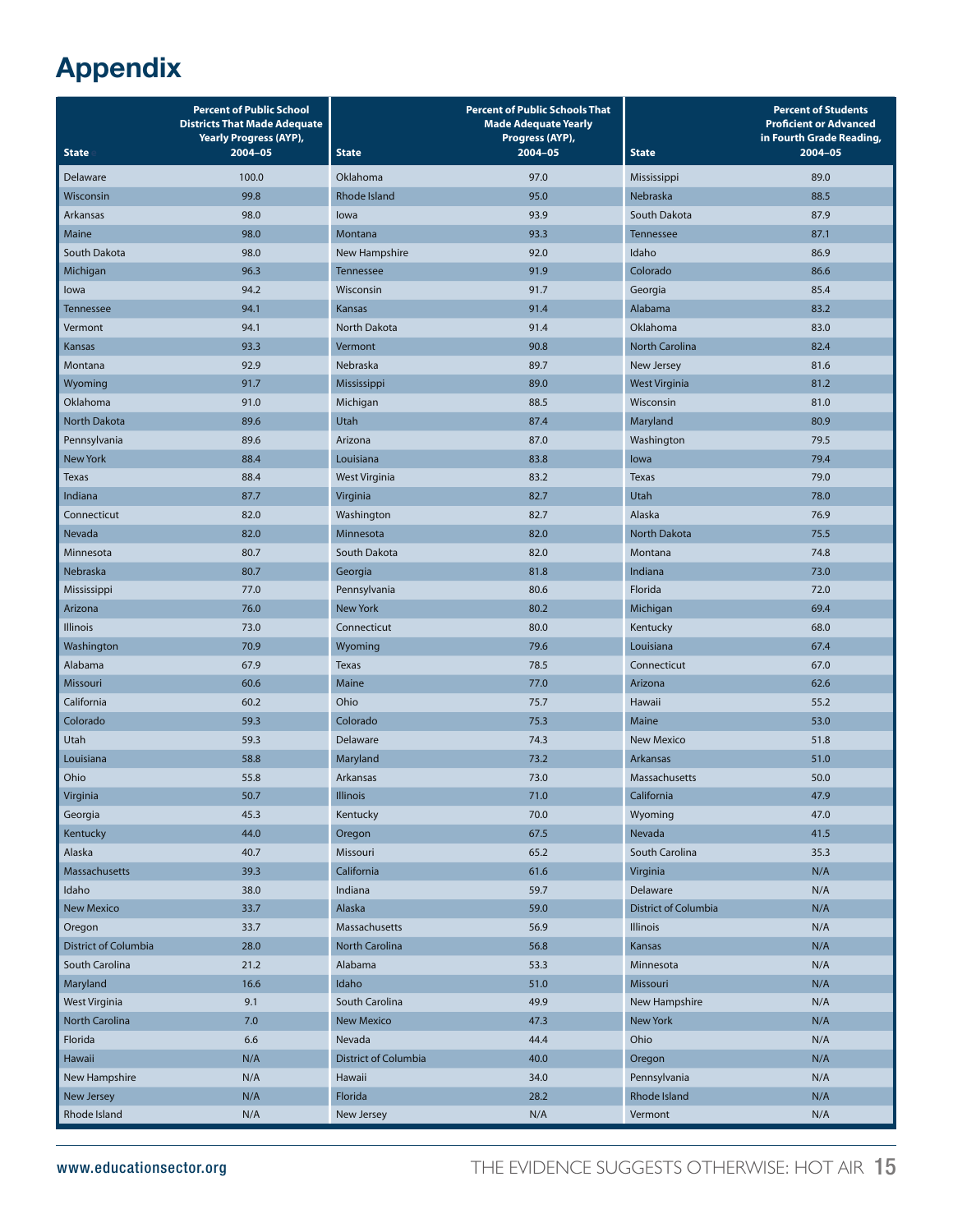|                      | <b>Percent of Students</b><br><b>Proficient or Advanced</b><br>in Fourth Grade Math, |                       | <b>Percent of Students Proficient</b><br>or Advanced in Eighth<br><b>Grade Reading,</b> |                      | <b>Percent of Students Proficient</b><br>or Advanced in Eighth<br><b>Grade Math,</b> |
|----------------------|--------------------------------------------------------------------------------------|-----------------------|-----------------------------------------------------------------------------------------|----------------------|--------------------------------------------------------------------------------------|
| <b>State</b>         | $2004 - 05$                                                                          | <b>State</b>          | $2004 - 05$                                                                             | <b>State</b>         | $2004 - 05$                                                                          |
| North Carolina       | 91.8                                                                                 | Nebraska              | 88.3                                                                                    | North Carolina       | 89.0                                                                                 |
| Idaho                | 90.5                                                                                 | <b>North Carolina</b> | 87.9                                                                                    | <b>Tennessee</b>     | 87.2                                                                                 |
| Colorado             | 89.6                                                                                 | Tennessee             | 86.9                                                                                    | Nebraska             | 85.0                                                                                 |
| Nebraska             | 89.6                                                                                 | Colorado              | 86.8                                                                                    | Virginia             | 80.6                                                                                 |
| <b>Tennessee</b>     | 86.6                                                                                 | Wisconsin             | 84.0                                                                                    | Connecticut          | 76.0                                                                                 |
| Kansas               | 84.4                                                                                 | <b>Texas</b>          | 83.0                                                                                    | Colorado             | 75.7                                                                                 |
| South Dakota         | 82.3                                                                                 | Idaho                 | 82.4                                                                                    | lowa                 | 74.7                                                                                 |
| Texas                | 81.0                                                                                 | Georgia               | 81.2                                                                                    | Utah                 | 73.0                                                                                 |
| lowa                 | 80.8                                                                                 | <b>West Virginia</b>  | 80.1                                                                                    | Wisconsin            | 72.0                                                                                 |
| <b>New Jersey</b>    | 80.2                                                                                 | South Dakota          | 78.9                                                                                    | Indiana              | 71.0                                                                                 |
| North Dakota         | 79.4                                                                                 | Utah                  | 77.0                                                                                    | <b>West Virginia</b> | 70.6                                                                                 |
| Connecticut          | 79.0                                                                                 | Virginia              | 76.5                                                                                    | Idaho                | 69.6                                                                                 |
| Mississippi          | 79.0                                                                                 | Alaska                | 76.1                                                                                    | Georgia              | 68.8                                                                                 |
| Maryland             | 76.4                                                                                 | Kansas                | 75.9                                                                                    | South Dakota         | 68.5                                                                                 |
| Georgia              | 75.2                                                                                 | Connecticut           | 75.0                                                                                    | Oklahoma             | 68.0                                                                                 |
| <b>West Virginia</b> | 75.1                                                                                 | Delaware              | 74.8                                                                                    | <b>North Dakota</b>  | 65.3                                                                                 |
| Utah                 | 75.0                                                                                 | New Jersey            | 72.3                                                                                    | Oregon               | 63.5                                                                                 |
| Oklahoma             | 74.0                                                                                 | <b>Illinois</b>       | 72.1                                                                                    | Alabama              | 62.8                                                                                 |
| Alabama              | 73.8                                                                                 | <b>North Dakota</b>   | 72.0                                                                                    | Montana              | 62.5                                                                                 |
| Indiana              | 73.0                                                                                 | Oklahoma              | 72.0                                                                                    | <b>New Jersey</b>    | 62.4                                                                                 |
| Michigan             | 72.0                                                                                 | lowa                  | 71.7                                                                                    | Pennsylvania         | 62.4                                                                                 |
| Wisconsin            | 71.0                                                                                 | Alabama               | 69.2                                                                                    | Alaska               | 62.3                                                                                 |
| Alaska               | 68.8                                                                                 | Indiana               | 67.0                                                                                    | Michigan             | 62.0                                                                                 |
| Arizona              | 68.8                                                                                 | Maryland              | 66.5                                                                                    | <b>Texas</b>         | 62.0                                                                                 |
| Ohio                 | 65.5                                                                                 | Pennsylvania          | 63.6                                                                                    | Florida              | 59.0                                                                                 |
| Florida              | 64.0                                                                                 | Montana               | 63.2                                                                                    | Arizona              | 58.5                                                                                 |
| Louisiana            | 63.8                                                                                 | Oregon                | 62.5                                                                                    | Louisiana            | 55.5                                                                                 |
| Washington           | 60.8                                                                                 | Arizona               | 62.2                                                                                    | <b>Illinois</b>      | 53.5                                                                                 |
| Montana              | 56.1                                                                                 | Arkansas              | 57.0                                                                                    | Mississippi          | 53.0                                                                                 |
| California           | 50.6                                                                                 | Mississippi           | 57.0                                                                                    | Delaware             | 52.2                                                                                 |
| Arkansas             | 50.0                                                                                 | Louisiana             | 53.9                                                                                    | Maryland             | 51.9                                                                                 |
| Missouri             | 43.0                                                                                 | <b>New Mexico</b>     | 51.6                                                                                    | Nevada               | 49.0                                                                                 |
| Massachusetts        | 41.0                                                                                 | Nevada                | 50.8                                                                                    | Massachusetts        | 39.0                                                                                 |
| South Carolina       | 39.5                                                                                 | Florida               | 44.0                                                                                    | Wyoming              | 37.3                                                                                 |
| <b>New Mexico</b>    | 39.2                                                                                 | Maine                 | 44.0                                                                                    | Kentucky             | 36.0                                                                                 |
| Wyoming              | 39.1                                                                                 | Wyoming               | 39.2                                                                                    | Arkansas             | 33.0                                                                                 |
| Maine                | 39.0                                                                                 | California            | 39.0                                                                                    | District of Columbia | 32.3                                                                                 |
| Hawaii               | 28.8                                                                                 | Hawaii                | 37.5                                                                                    | California           | 31.0                                                                                 |
| Virginia             | N/A                                                                                  | District of Columbia  | 36.1                                                                                    | Maine                | 29.0                                                                                 |
| Delaware             | N/A                                                                                  | South Carolina        | 28.6                                                                                    | <b>New Mexico</b>    | 23.9                                                                                 |
| District of Columbia | N/A                                                                                  | Kentucky              | N/A                                                                                     | South Carolina       | 22.3                                                                                 |
| <b>Illinois</b>      | N/A                                                                                  | Massachusetts         | N/A                                                                                     | Hawaii               | 20.2                                                                                 |
| Kentucky             | N/A                                                                                  | Michigan              | N/A                                                                                     | Missouri             | 15.5                                                                                 |
| Minnesota            | N/A                                                                                  | Minnesota             | N/A                                                                                     | Kansas               | N/A                                                                                  |
| Nevada               | N/A                                                                                  | Missouri              | N/A                                                                                     | Minnesota            | N/A                                                                                  |
| <b>New Hampshire</b> | N/A                                                                                  | New Hampshire         | N/A                                                                                     | <b>New Hampshire</b> | N/A                                                                                  |
| <b>New York</b>      | N/A                                                                                  | New York              | N/A                                                                                     | New York             | N/A                                                                                  |
| Oregon               | N/A                                                                                  | Ohio                  | N/A                                                                                     | Ohio                 | N/A                                                                                  |
| Pennsylvania         | N/A                                                                                  | Rhode Island          | N/A                                                                                     | Rhode Island         | N/A                                                                                  |
| <b>Rhode Island</b>  | N/A                                                                                  | Vermont               | N/A                                                                                     | Vermont              | N/A                                                                                  |
| Vermont              | N/A                                                                                  | Washington            | N/A                                                                                     | Washington           | N/A                                                                                  |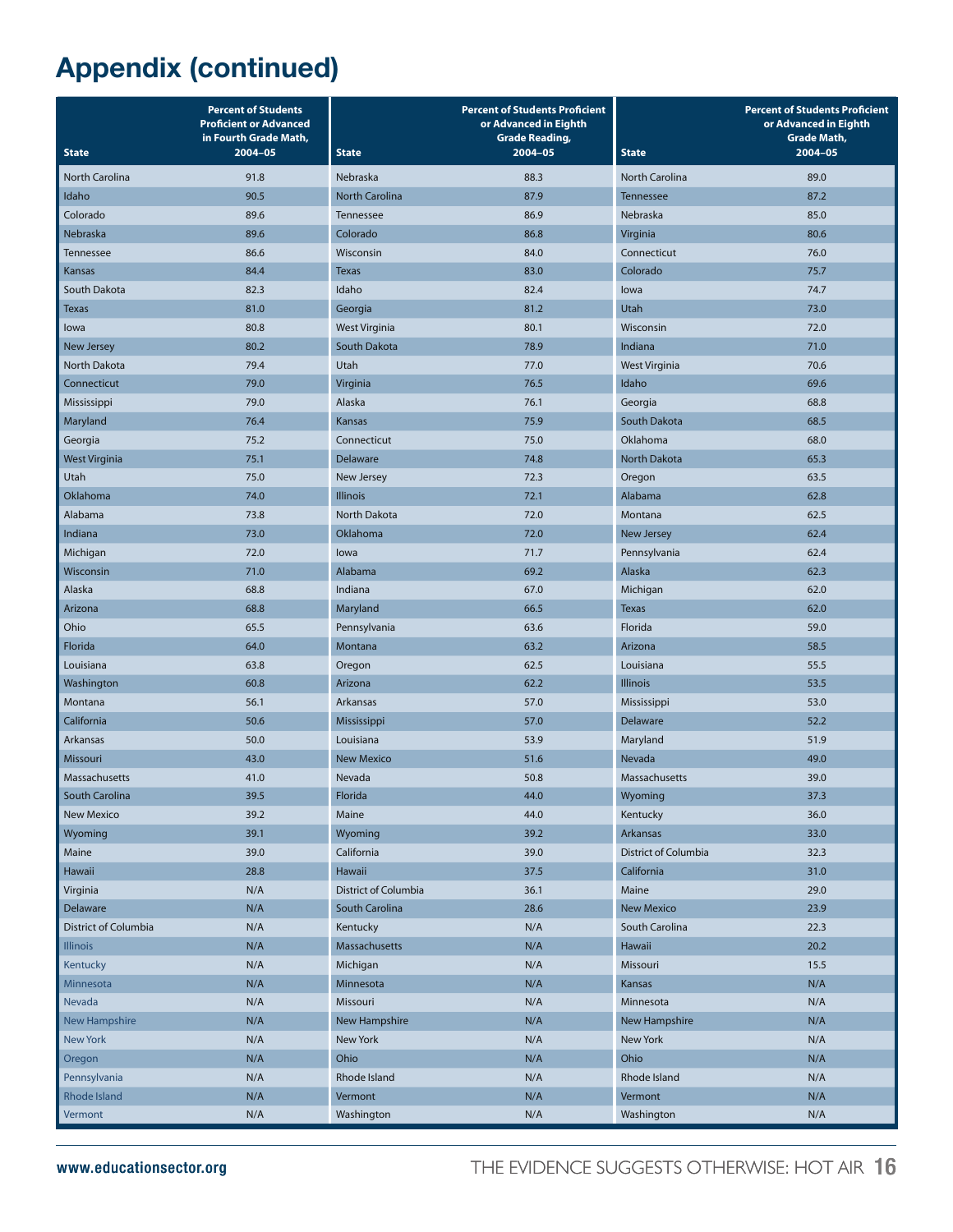|                      | <b>Percent of Students Proficient</b><br>or Advanced in High School<br>Reading/Language, |                      | <b>Percent of Students Proficient</b><br>or Advanced in High<br><b>School Math,</b> |                             | <b>Total Number of Persistently</b><br><b>Dangerous Schools,</b> |
|----------------------|------------------------------------------------------------------------------------------|----------------------|-------------------------------------------------------------------------------------|-----------------------------|------------------------------------------------------------------|
| <b>State</b>         | $2004 - 05$                                                                              | <b>State</b>         | 2004-05                                                                             | <b>State</b>                | 2004-05                                                          |
| Georgia              | 94.8                                                                                     | Georgia              | 92.0                                                                                | Alabama                     | $\mathbf 0$                                                      |
| Ohio                 | 92.0                                                                                     | Virginia             | 85.7                                                                                | Alaska                      | 0                                                                |
| Tennessee            | 90.7                                                                                     | Ohio                 | 81.6                                                                                | Arizona                     | $\mathbf 0$                                                      |
| Colorado             | 88.9                                                                                     | Nebraska             | 80.2                                                                                | Arkansas                    | $\mathbf 0$                                                      |
| Virginia             | 88.0                                                                                     | North Carolina       | 79.8                                                                                | California                  | $\mathbf 0$                                                      |
| Nebraska             | 86.2                                                                                     | lowa                 | 79.0                                                                                | Colorado                    | $\mathbf 0$                                                      |
| Alabama              | 85.7                                                                                     | Alabama              | 78.3                                                                                | Connecticut                 | $\mathbf 0$                                                      |
| Idaho                | 84.9                                                                                     | Connecticut          | 76.0                                                                                | Delaware                    | $\mathbf 0$                                                      |
| New Jersey           | 83.2                                                                                     | South Dakota         | 75.5                                                                                | <b>District of Columbia</b> | $\mathbf 0$                                                      |
| Connecticut          | 83.0                                                                                     | <b>New Jersey</b>    | 75.5                                                                                | Florida                     | $\mathbf 0$                                                      |
| Nevada               | 82.8                                                                                     | Tennessee            | 74.4                                                                                | Hawaii                      | $\mathbf 0$                                                      |
| Minnesota            | 79.9                                                                                     | Wisconsin            | 71.0                                                                                | Idaho                       | $\mathbf 0$                                                      |
| lowa                 | 76.2                                                                                     | Minnesota            | 70.3                                                                                | <b>Illinois</b>             | $\mathbf 0$                                                      |
| <b>West Virginia</b> | 75.2                                                                                     | Idaho                | 70.0                                                                                | Indiana                     | $\mathbf 0$                                                      |
| Utah                 | 75.0                                                                                     | <b>West Virginia</b> | 67.5                                                                                | lowa                        | $\mathbf 0$                                                      |
| Wisconsin            | 74.0                                                                                     | Arizona              | 64.4                                                                                | Kansas                      | $\mathbf 0$                                                      |
| Alaska               | 73.3                                                                                     | Colorado             | 64.3                                                                                | Kentucky                    | $\mathbf 0$                                                      |
| South Dakota         | 73.3                                                                                     | Indiana              | 64.0                                                                                | Louisiana                   | $\mathbf 0$                                                      |
| Washington           | 72.9                                                                                     | Alaska               | 63.8                                                                                | Maine                       | $\mathbf 0$                                                      |
| Massachusetts        | 71.0                                                                                     | Nevada               | 63.5                                                                                | <b>Massachusetts</b>        | $\mathbf 0$                                                      |
| <b>North Dakota</b>  | 70.2                                                                                     | Louisiana            | 62.8                                                                                | Michigan                    | $\overline{0}$                                                   |
| Arizona              | 70.0                                                                                     | Massachusetts        | 62.0                                                                                | Minnesota                   | $\overline{0}$                                                   |
| Indiana              | 68.0                                                                                     | Vermont              | 60.7                                                                                | Mississippi                 | $\overline{0}$                                                   |
| <b>Texas</b>         | 68.0                                                                                     | <b>Texas</b>         | 60.0                                                                                | Missouri                    | $\bf{0}$                                                         |
| Delaware             | 67.9                                                                                     | Mississippi          | 59.0                                                                                | Montana                     | $\mathbf 0$                                                      |
| Montana              | 67.0                                                                                     | Florida              | 59.0                                                                                | Nebraska                    | $\bf{0}$                                                         |
| Pennsylvania         | 64.7                                                                                     | Arkansas             | 56.5                                                                                | Nevada                      | $\mathbf 0$                                                      |
| Kansas               | 63.2                                                                                     | Montana              | 55.5                                                                                | New Hampshire               | $\mathbf 0$                                                      |
| Louisiana            | 62.8                                                                                     | North Dakota         | 54.9                                                                                | <b>New Mexico</b>           | $\mathbf 0$                                                      |
| Oklahoma             | 61.0                                                                                     | <b>Illinois</b>      | 52.0                                                                                | <b>North Carolina</b>       | 0                                                                |
| Illinois             | 59.2                                                                                     | Delaware             | 51.5                                                                                | North Dakota                | $\mathbf 0$                                                      |
| Michigan             | 58.7                                                                                     | Maryland             | 51.2                                                                                | Ohio                        | $\bf{0}$                                                         |
| Maryland             | 58.5                                                                                     | Pennsylvania         | 50.5                                                                                | Oklahoma                    | 0                                                                |
| <b>New Mexico</b>    | 56.8                                                                                     | Kansas               | 50.5                                                                                | Oregon                      | $\Omega$                                                         |
| South Carolina       | 56.8                                                                                     | Michigan             | 49.2                                                                                | Rhode Island                | $\pmb{0}$                                                        |
| Oregon               | 53.5                                                                                     | South Carolina       | 48.4                                                                                | South Carolina              | $\mathbf 0$                                                      |
| Rhode Island         | 52.2                                                                                     | Wyoming              | 48.3                                                                                | South Dakota                | $\mathbf 0$                                                      |
| Wyoming              | 51.9                                                                                     | Utah                 | 48.0                                                                                | Tennessee                   | $\mathbf 0$                                                      |
| California           | 49.2                                                                                     | Washington           | 47.5                                                                                | Utah                        | $\pmb{0}$                                                        |
| North Carolina       | 47.3                                                                                     | Oregon               | 46.6                                                                                | Vermont                     | $\mathbf 0$                                                      |
| New Hampshire        | 46.0                                                                                     | California           | 45.2                                                                                | Virginia                    | $\pmb{0}$                                                        |
| Arkansas             | 45.0                                                                                     | Rhode Island         | 45.1                                                                                | Washington                  | $\mathbf 0$                                                      |
| Vermont              | 44.6                                                                                     | New Hampshire        | 39.4                                                                                | <b>West Virginia</b>        | $\mathbf 0$                                                      |
| Maine                | 44.0                                                                                     | Kentucky             | 34.0                                                                                | Wisconsin                   | $\pmb{0}$                                                        |
| Hawaii               | 42.4                                                                                     | <b>New Mexico</b>    | 30.3                                                                                | Wyoming                     | $\mathbf 0$                                                      |
| Kentucky             | 39.0                                                                                     | District of Columbia | 29.3                                                                                | Georgia                     | $\overline{2}$                                                   |
| Florida              | 37.0                                                                                     | Oklahoma             | 28.0                                                                                | <b>Texas</b>                | $\overline{2}$                                                   |
| Mississippi          | 36.0                                                                                     | Maine                | 22.0                                                                                | New Jersey                  | $\overline{\mathbf{4}}$                                          |
| Missouri             | 22.9                                                                                     | Hawaii               | 19.6                                                                                | New York                    | 5                                                                |
| District of Columbia | 19.7                                                                                     | Missouri             | 16.6                                                                                | Maryland                    | $\boldsymbol{6}$                                                 |
| New York             | N/A                                                                                      | New York             | N/A                                                                                 | Pennsylvania                | 9                                                                |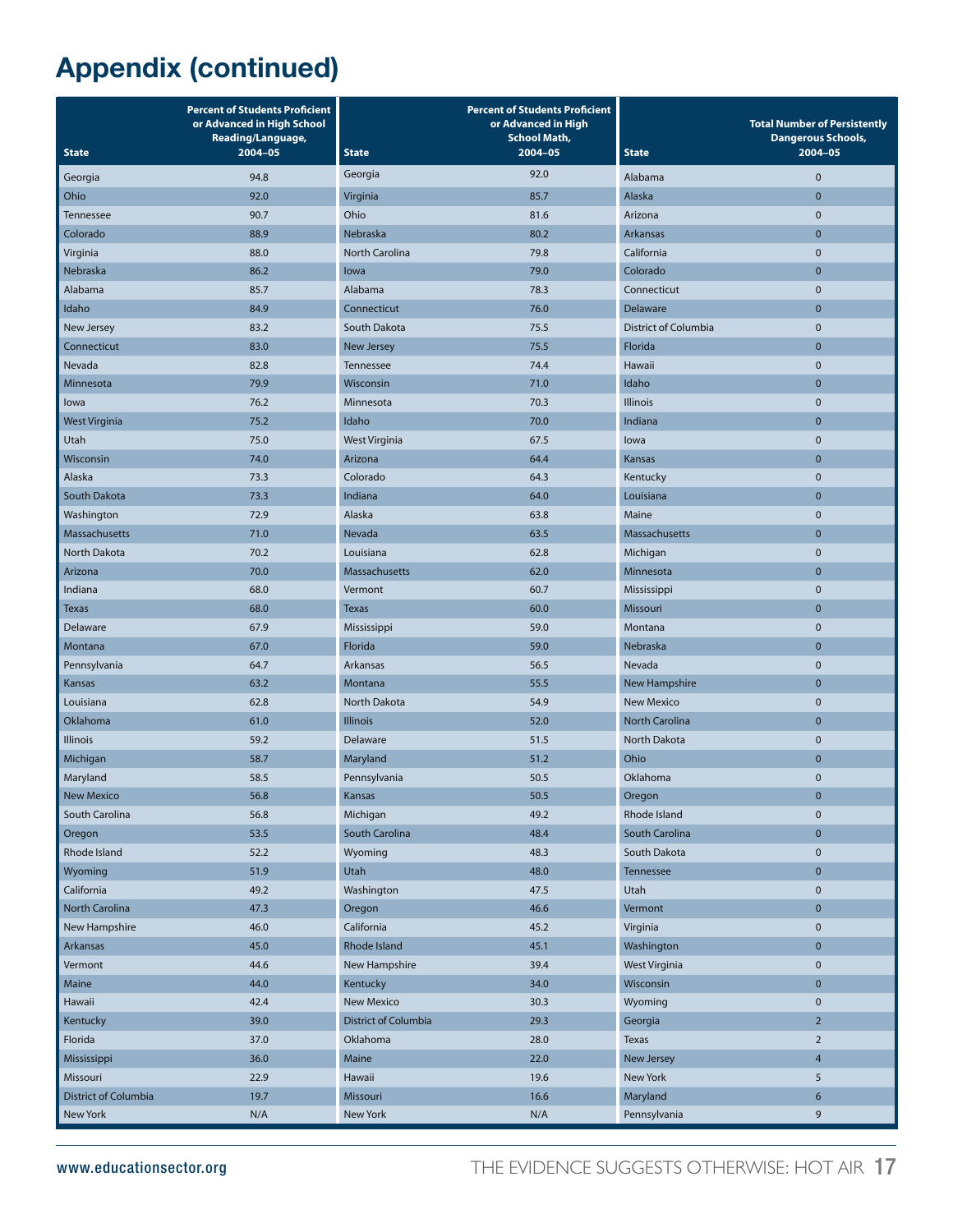|                      | <b>Percent Of Core Academic</b><br><b>Classes Taught by Highly</b><br><b>Qualified Teachers,</b> |                      | <b>Percent of Teachers Receiving</b><br><b>High-Quality Professional</b><br>Development, |                       | <b>Statewide High School</b><br><b>Graduation Rate,</b> |
|----------------------|--------------------------------------------------------------------------------------------------|----------------------|------------------------------------------------------------------------------------------|-----------------------|---------------------------------------------------------|
| <b>State</b>         | $2004 - 05$                                                                                      | <b>State</b>         | 2003-04                                                                                  | <b>State</b>          | 2003-04                                                 |
| Wisconsin            | 99.5                                                                                             | Arkansas             | 100.0                                                                                    | Massachusetts         | 96.2                                                    |
| Montana              | 99.4                                                                                             | Connecticut          | 100.0                                                                                    | <b>North Carolina</b> | 95.7                                                    |
| Oklahoma             | 99.0                                                                                             | Indiana              | 100.0                                                                                    | South Dakota          | 92.3                                                    |
| Connecticut          | 98.9                                                                                             | Montana              | 100.0                                                                                    | <b>North Dakota</b>   | 91.5                                                    |
| Washington           | 98.9                                                                                             | Vermont              | 100.0                                                                                    | Wisconsin             | 91.2                                                    |
| Idaho                | 98.4                                                                                             | Virginia             | 99.3                                                                                     | <b>New Jersey</b>     | 90.6                                                    |
| <b>Illinois</b>      | 98.2                                                                                             | Mississippi          | 99.0                                                                                     | Indiana               | 90.0                                                    |
| Pennsylvania         | 97.7                                                                                             | <b>Oklahoma</b>      | 98.6                                                                                     | Connecticut           | 89.8                                                    |
| Minnesota            | 97.6                                                                                             | Ohio                 | 98.0                                                                                     | lowa                  | 89.8                                                    |
| Missouri             | 97.1                                                                                             | Idaho                | 97.7                                                                                     | Minnesota             | 88.9                                                    |
| Kentucky             | 96.7                                                                                             | lowa                 | 96.8                                                                                     | Michigan              | 88.7                                                    |
| <b>West Virginia</b> | 96.0                                                                                             | Maine                | 96.0                                                                                     | Kansas                | 87.8                                                    |
| Georgia              | 95.7                                                                                             | <b>West Virginia</b> | 91.7                                                                                     | Pennsylvania          | 87.7                                                    |
| Virginia             | 95.6                                                                                             | Texas                | 91.2                                                                                     | Maine                 | 87.4                                                    |
| Colorado             | 95.3                                                                                             | Alaska               | 91.0                                                                                     | Nebraska              | 86.9                                                    |
| Indiana              | 95.3                                                                                             | Minnesota            | 91.0                                                                                     | <b>Illinois</b>       | 86.6                                                    |
| Nebraska             | 95.1                                                                                             | New Jersey           | 91.0                                                                                     | Vermont               | 86.0                                                    |
| <b>Arkansas</b>      | 95.0                                                                                             | Pennsylvania         | 91.0                                                                                     | Ohio                  | 85.9                                                    |
| lowa                 | 95.0                                                                                             | Wisconsin            | 90.8                                                                                     | Missouri              | 85.5                                                    |
| Arizona              | 94.9                                                                                             | Alabama              | 89.1                                                                                     | California            | 85.3                                                    |
| <b>Texas</b>         | 94.6                                                                                             | Colorado             | 87.2                                                                                     | Oklahoma              | 85.1                                                    |
| <b>New Jersey</b>    | 93.5                                                                                             | Delaware             | 87.2                                                                                     | <b>New Hampshire</b>  | 84.8                                                    |
| Mississippi          | 93.2                                                                                             | Florida              | 87.2                                                                                     | <b>Texas</b>          | 84.6                                                    |
| Maine                | 93.0                                                                                             | Georgia              | 87.2                                                                                     | Maryland              | 84.3                                                    |
| Massachusetts        | 93.0                                                                                             | <b>Illinois</b>      | 87.2                                                                                     | Mississippi           | 84.0                                                    |
| <b>New York</b>      | 93.0                                                                                             | Kansas               | 87.2                                                                                     | Utah                  | 84.0                                                    |
| South Dakota         | 92.9                                                                                             | Louisiana            | 87.2                                                                                     | West Virginia         | 84.0                                                    |
| New Hampshire        | 92.6                                                                                             | Nebraska             | 87.2                                                                                     | Montana               | 82.9                                                    |
| Ohio                 | 92.6                                                                                             | Rhode Island         | 87.2                                                                                     | Rhode Island          | 82.8                                                    |
| Florida              | 92.4                                                                                             | South Carolina       | 87.2                                                                                     | Colorado              | 82.3                                                    |
| Michigan             | 92.0                                                                                             | South Dakota         | 87.2                                                                                     | Delaware              | 81.6                                                    |
| Louisiana            | 91.7                                                                                             | Arizona              | 86.0                                                                                     | Kentucky              | 81.5                                                    |
| Oregon               | 90.6                                                                                             | <b>New York</b>      | 86.0                                                                                     | Arkansas              | 81.3                                                    |
| Kansas               | 89.3                                                                                             | New Hampshire        | 85.2                                                                                     | Oregon                | 80.6                                                    |
| North Dakota         | 89.0                                                                                             | Kentucky             | 84.4                                                                                     | Hawaii                | 80.0                                                    |
| North Carolina       | 88.0                                                                                             | North Carolina       | 83.0                                                                                     | Virginia              | 79.9                                                    |
| Vermont              | 87.9                                                                                             | Wyoming              | 82.7                                                                                     | Wyoming               | 79.2                                                    |
| Wyoming              | 86.3                                                                                             | Missouri             | 80.0                                                                                     | <b>New Mexico</b>     | 78.8                                                    |
| Alabama              | 81.8                                                                                             | <b>New Mexico</b>    | 77.8                                                                                     | South Carolina        | 78.0                                                    |
| Tennessee            | 80.9                                                                                             | California           | 77.0                                                                                     | <b>New York</b>       | 77.0                                                    |
| South Carolina       | 78.6                                                                                             | Michigan             | 77.0                                                                                     | Arizona               | 76.8                                                    |
| <b>New Mexico</b>    | 77.5                                                                                             | Washington           | 71.7                                                                                     | <b>Tennessee</b>      | 75.7                                                    |
| Rhode Island         | 76.0                                                                                             | District of Colubmia | 70.0                                                                                     | District of Columbia  | 71.9                                                    |
| Maryland             | 75.4                                                                                             | Massachusetts        | 69.6                                                                                     | Washington            | 70.1                                                    |
| California           | 74.0                                                                                             | <b>Tennessee</b>     | 68.6                                                                                     | Florida               | 68.7                                                    |
| Hawaii               | 74.0                                                                                             | Utah                 | 67.0                                                                                     | Nevada                | 67.0                                                    |
| Utah                 | 72.0                                                                                             | Nevada               | 61.0                                                                                     | Georgia               | 65.4                                                    |
| Nevada               | 68.1                                                                                             | North Dakota         | 47.1                                                                                     | Alaska                | 61.2                                                    |
| District of Columbia | 51.6                                                                                             | Hawaii               | 46.0                                                                                     | Alabama               | N/A                                                     |
| Alaska               | 34.3                                                                                             | Maryland             | 43.0                                                                                     | Idaho                 | N/A                                                     |
| Delaware             | N/A                                                                                              | Oregon               | 41.0                                                                                     | Louisiana             | N/A                                                     |